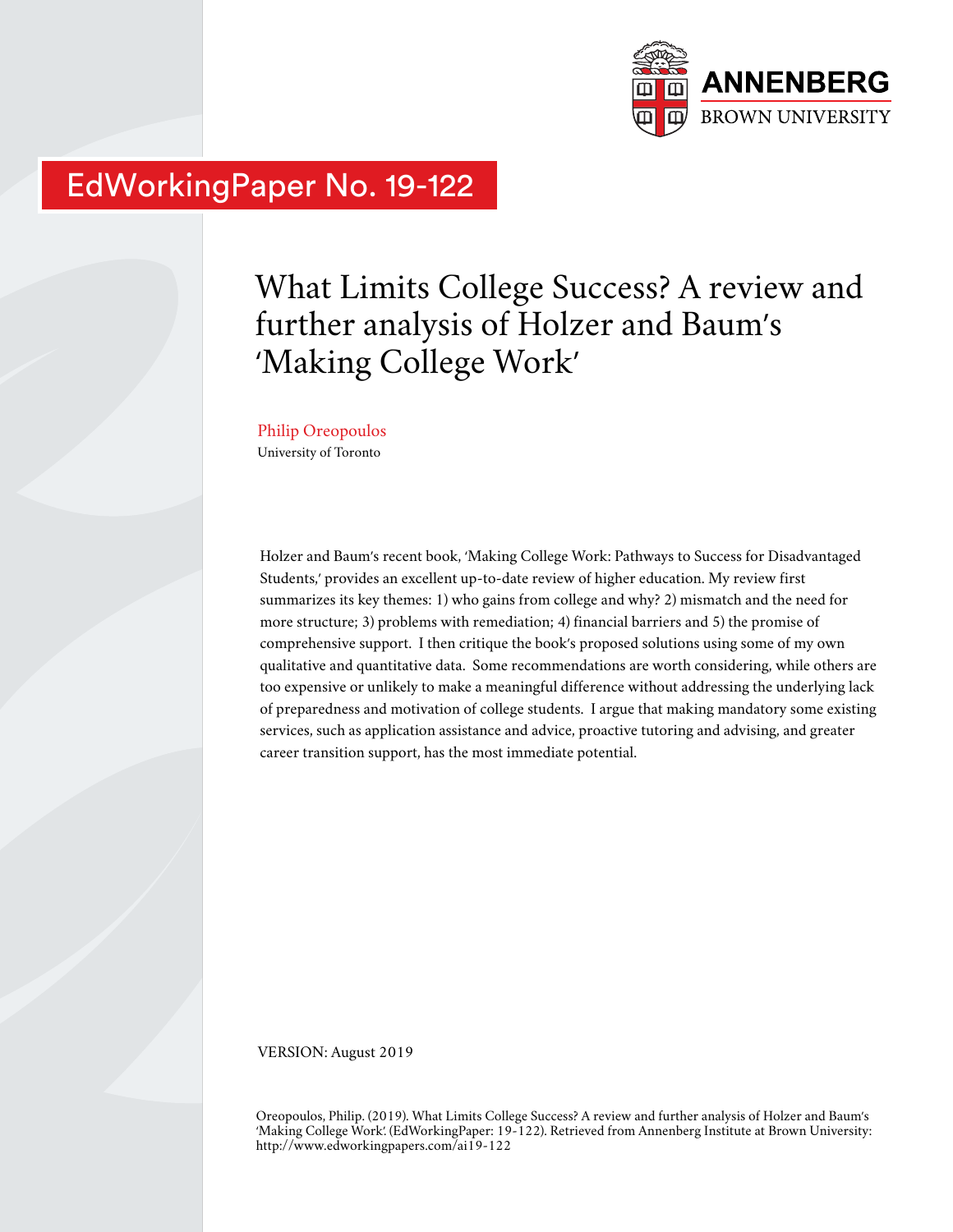# **What Limits College Success? A review and further analysis of Holzer and Baum's 'Making College Work'**

Philip Oreopoulos University of Toronto Philip.oreopoulos@utoronto.ca

**Abstract:** Holzer and Baum's recent book, 'Making College Work: Pathways to Success for Disadvantaged Students,' provides an excellent up-to-date review of higher education. My review first summarizes its key themes: 1) who gains from college and why? 2) mismatch and the need for more structure; 3) problems with remediation; 4) financial barriers and 5) the promise of comprehensive support. I then critique the book's proposed solutions using some of my own qualitative and quantitative data. Some recommendations are worth considering, while others are too expensive or unlikely to make a meaningful difference without addressing the underlying lack of preparedness and motivation of college students. I argue that making mandatory some existing services, such as application assistance and advice, proactive tutoring and advising, and greater career transition support, has the most immediate potential.

**Acknowledgements**: This review was written while a Visiting Scholar at the Russel Sage Foundation. I greatly benefited from my interactions with their staff and other Scholars. I'm also grateful to Jean William Laliberté, Uros Petronijevic, Eric Bettinger, and the books' authors, Sandy Baum and Harry Holzer, for helpful comments. Any omissions or errors are my own.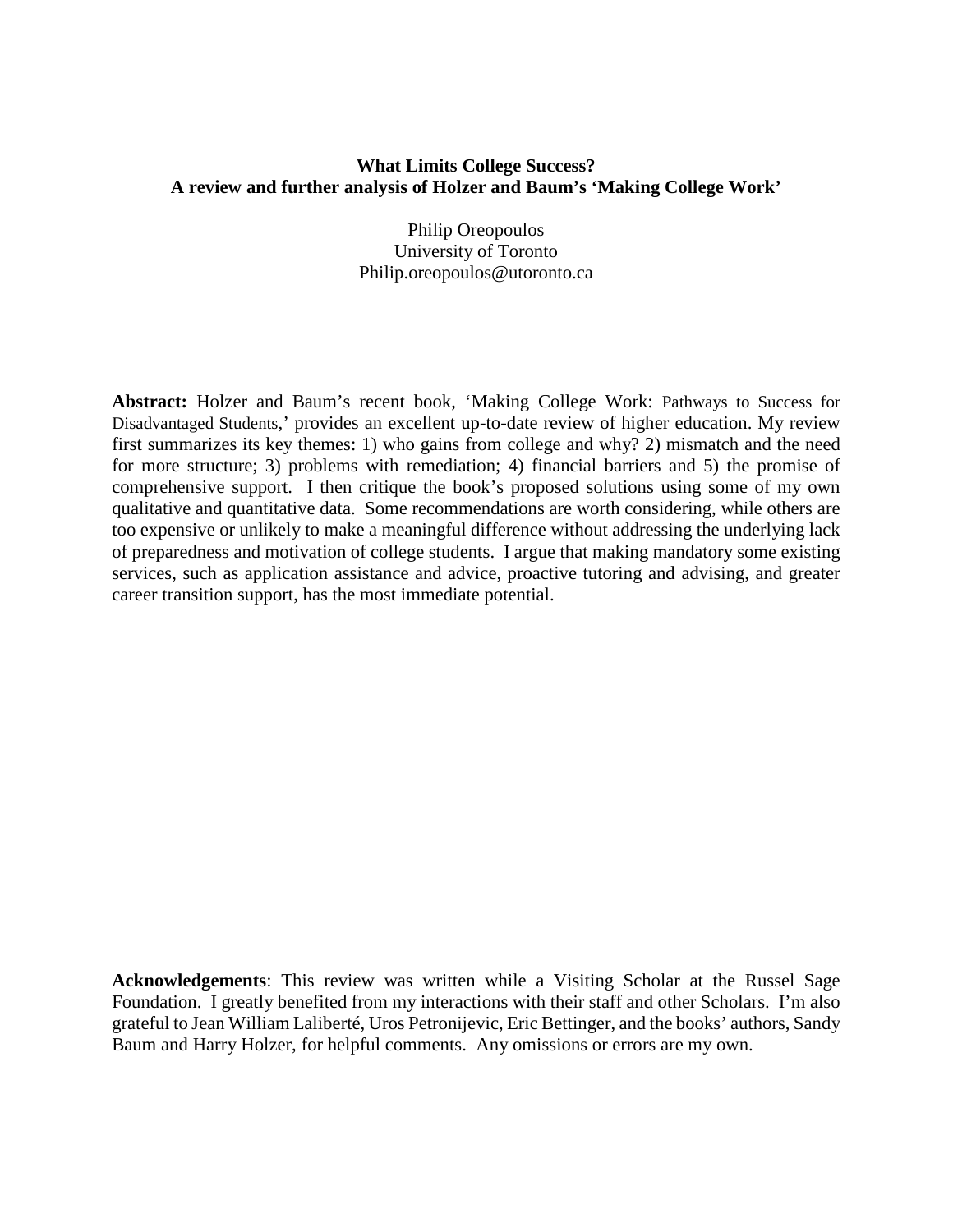#### **I. Introduction**

To prepare adequately for entering an increasingly competitive labor market, most parents and policy makers in the United States want children to enroll in and complete some kind of college education. Research on the benefits of higher education broadly support these goals, especially when comparing estimated pecuniary and non-pecuniary benefits from a college versus high school degree<sup>[1](#page-2-0)</sup>. Many youth, however, don't get that far. College enrollment rates are levelling off at around 70 percent and, among those who do enroll, completion rates are only around half. [2](#page-2-1) The need to improve these numbers, as well as improve the experience within college itself, is considered one of the greatest challenges in education today.

Harry Holzer and Sandy Baum's book, 'Making College Work: Pathways to Success for Disadvantaged Students,' (MCW) lays out a plan for addressing these challenges. Holzer, Professor of Public Policy at the McCourt School of Public Policy at Georgetown University, and Baum, Senior Fellow in the Center for Education Data and Policy at the Urban Institute and previously Professor of Economics at Skidmore College, have dedicated years to this study and are well positioned to offer a definitive guide. Their book provides the first unified set of facts about college attainment and offers a comprehensive summary of where the research rests, so far, about how best to help improve higher education, especially for those from disadvantaged backgrounds. The book's target audience is policy makers and school administrators looking for actionable reforms to try, but any economist interested in higher education will find it a good read for catching up on the most recent issues and the proposals in play for improving achievement outcomes.

<span id="page-2-0"></span> $1$  Oreopoulos and Petronijevic (2013).

<span id="page-2-1"></span><sup>2</sup> From the National Center for Education Statistics (NCES, 2017), in 1960, only 45 percent of individuals ages 16 to 24 who graduated from high school or completed a GED went to college, but by 2005, this number was 69 percent. However, by 2016, it had crept up to only 70 percent. Four- and six-year graduation rates among those entering first-time, full-time bachelor's degree programs at 4-year postsecondary institutions in 2010 were 41 and 60 percent respectively. Among those entering 2-year postsecondary institutions, 4-year graduation rates were 30 percent (NCES, 2017).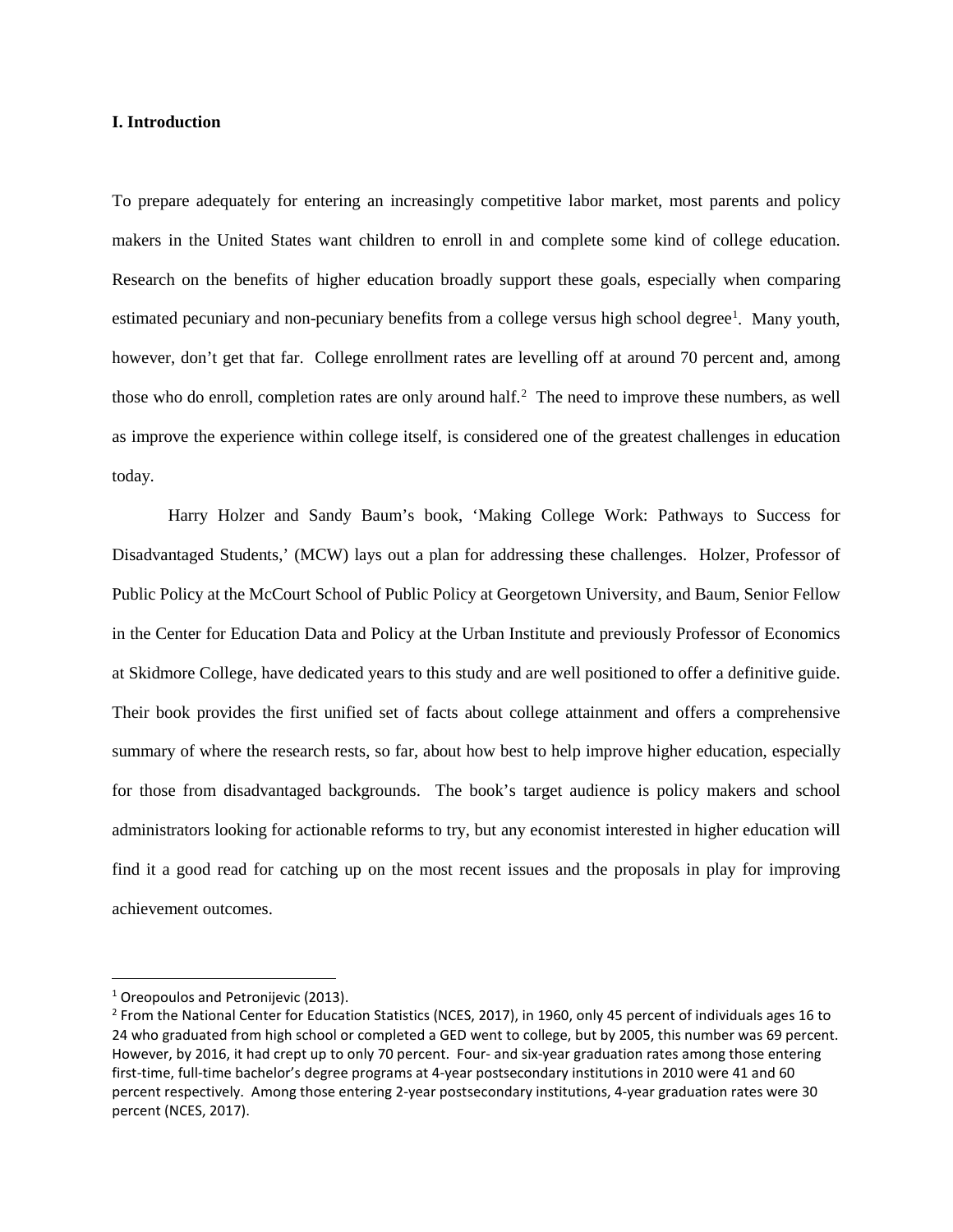Holzer and Baum are quick to point out that researchers and administrators have not yet worked out all solutions for helping more youth benefit from higher education, but enough thoughtful and convincing research now exists to make it worthwhile to gather the literature together in one place to promote discussion. Their stated goal is to "bridge the gap between the academics pursuing definitive answers and the policy makers who must make immediate progress on solving these critical problems." (P8). The magnitude of impact of their prescribed reforms is unclear, largely due to uncertainty around how lack of academic preparation limits students' ability to benefit from them. The authors offer cautious optimism that there exists room for improvement even among the less prepared, and especially among those from disadvantaged backgrounds.

The book is divided into two parts, helpfully separating the discussion between causes of and solutions to poor college performance. The first part covers a cohesive list of facts about the college pathway, from entry to graduation. The authors not only gather the relevant research to compile these facts, but produce new descriptive data from the Beginning Postsecondary Students Longitudinal Study (BPS), which allows them to create a united analysis and divide trends into categories of students, such as by family income, dependency status, and race. They offer a comprehensive list of suspects for the causes of poor college performance. These include enrolling in colleges that lack resources for student services, fields of study associated with low financial returns, requiring remediation courses before being allowed to take courses for program credit, family obligations, and a need to work.

The second part of MCW details possible solutions. To those familiar with the higher education policy literature, many of the proposals will come as no surprise—proposals to add more structure and simplify administrative processes to make it easier for students to end up at colleges and programs that likely offer greater returns; improve the remediation process; strengthen financial aid; and offer more supports and services. More novel ideas are also discussed, such as paying institutions based on performance and strengthening vocational training for students at risk of failing bachelor's degree programs. The authors never directly compare these options and I was left unsure about which ones they think are more cost-effective or realistically possible to implement. I was also left unsure about the quality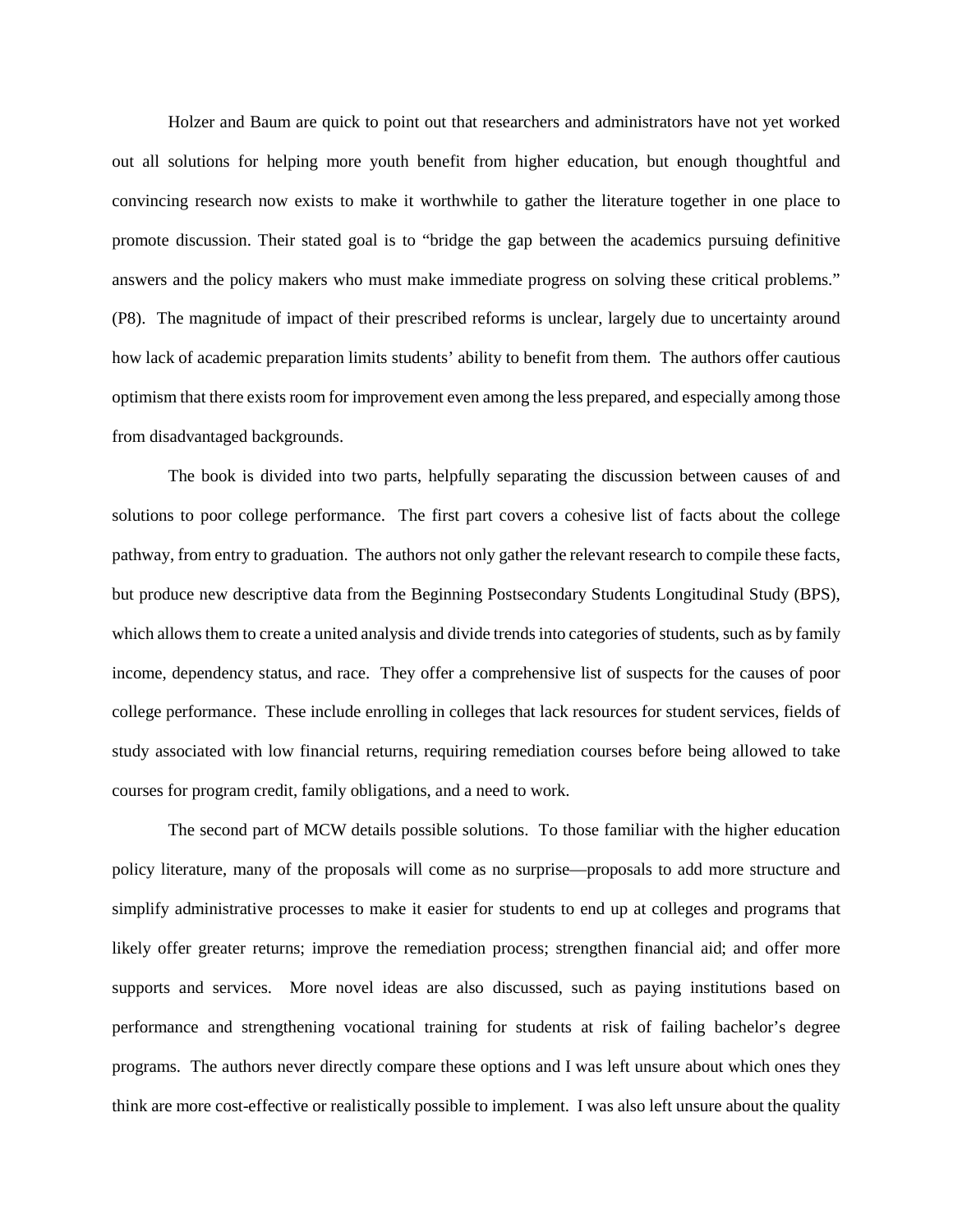of the evidence for some of the recommendations because the book mostly cites supporting research rather than describes its quality. Nevertheless, I found the book an accurate and comprehensive report about where the mainstream research currently stands on the debate for improving higher education.

For the remainder of this review, I first summarize in more detail a few of the book's key themes that I found especially noteworthy: 1) who gains from college; 2) mismatch and the need for more structure; 3) the unintended negative consequences of remediation and how to avoid them; 4) financial barriers, and 5) the promise of comprehensive support. I then move on to critique the book's proposed solutions using some of my own data. Some recommendations, I think, are highly worth considering: for example, offering more guidance for applications, and improving remediation structure. Others are likely too expensive to expect administrators to take them seriously. I also conclude that some recommendations are unlikely to make a meaningful difference without addressing the underlying lack of preparedness and motivation of college students themselves. I will draw on a large qualitative and quantitative survey of at-risk college students to make this argument. Asking students directly about their own challenges in college, their goals, how they make decisions about where to go, what to study, and what they think would improve their situation, produces fascinating insights for how to think more about limits to college success. Hopefully the reader will find this summary and discussion helpful.

#### **II. Major Themes**

#### **Theme 1. Would everyone gain from going to college?**

MCW begins with the premise that college completion benefits virtually everyone: "it has become difficult for workers to succeed in the American job market without some type of college credential". [P2] Completion, here, is key. By the author's own estimates using Florida administrative data and conditioning on observables such as race, family background, and high school performance, graduates of bachelor's degrees, associate degrees, and certificates earn 71, 37, and 30 percent more compared to high school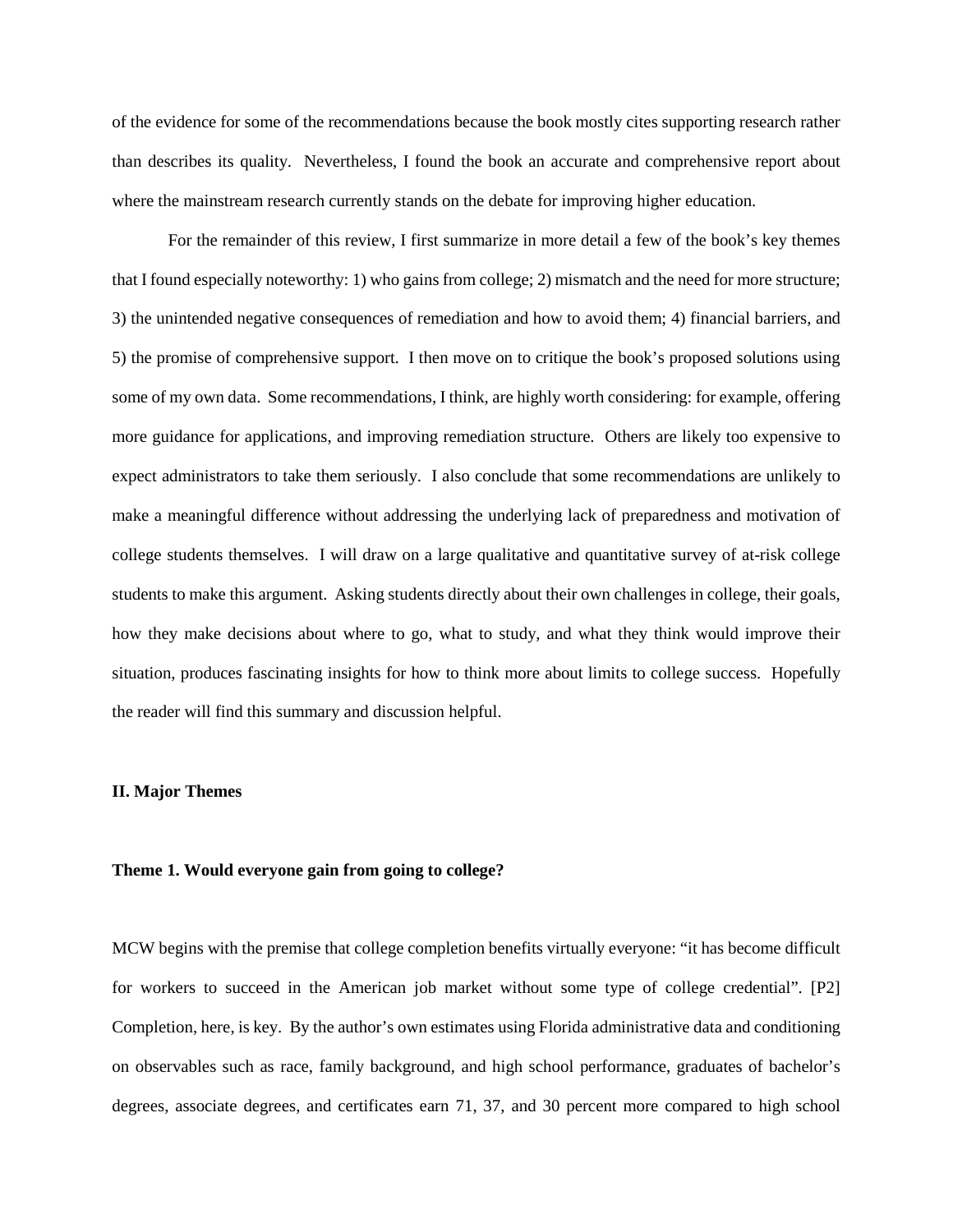graduates respectively. These estimated returns are in line with a few recent studies, including one using a more quasi-experimental design.<sup>[3](#page-5-0)</sup> However, earnings for those with some college but without completing a program are not that different from those with only a high school degree: "incorporating the return per credit earned, our calculations suggest that average community college non-completers earn just a 4 percent return over what they would earn with a high school diploma." (p.81). Other datasets also find only small differences in earnings between college dropouts and high school graduates, especially comparing the median or lower percentile students from each group (Oreopoulos and Petronijevic, 2013). This is likely why estimated returns from enrolling in college are significantly less than estimated returns from completion, especially for those from disadvantaged backgrounds. [4](#page-5-1) Getting students to pick programs they will finish, therefore, is important, and any goal of increasing college attainment should be modified to one of increasing college completion.

Low completion rates are especially concerning at community colleges. MCW displays data from the National Center for Education Statistics that indicate only a quarter of students who first enrolled in 2003-04 in a public two-year program actually finished any program within six years. One possible factor behind these low rates is an overemphasis on encouraging enrollment in general studies programs as an inexpensive path to eventually transferring to 4-year colleges. About 80 percent of those entering community college say they intend to later transfer to a 4-year institution (Horn and Skomsvold, 2011; Jenkins and Fink, 2016; Monaghan and Attewell, 2015). A 4-year degree may be more associated with higher earnings, but if pursuing one from community college makes it more likely to not complete at all, perhaps focusing on a more direct career path from completing a 2-year program would be a better start. Hotzer and Baum agree that more structure and guidance is needed: "Community college leaders with

<span id="page-5-0"></span><sup>&</sup>lt;sup>3</sup> Ost et al. (2018), Belfield and Bailey (2017), and Altonji and Zimmerman (2017).

<span id="page-5-1"></span><sup>4</sup> Zimmerman (2014) estimates an average return to enrollment at a 4-year college of 22 percent for those at the margin of admission. Backes et al. (2014) conclude that disadvantaged students more likely to end up in general humanities programs at 2-year colleges have both low completion rates and low compensation afterwards. Some of the research cited in MCW on the returns to college is several decades old and likely outdated. More recent evidence that addresses endogenous selection issues is frustratingly sparse. There certainly exists more room for research in this area to get a clearer picture of the extent to which youth gain from college, and distinguishing these gains by type of program and family background.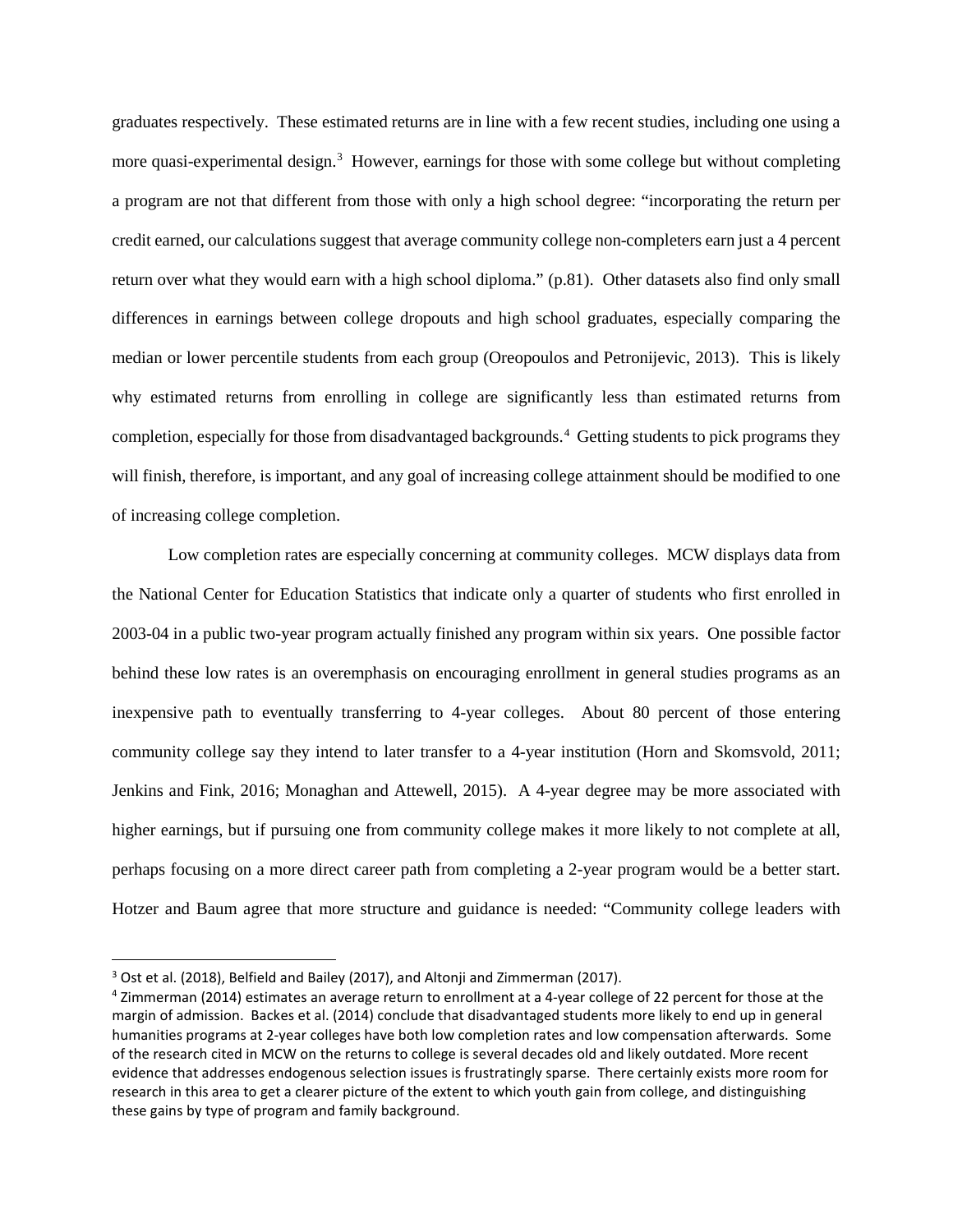whom we have spoken about their efforts to improve outcomes are unanimous in pointing to the lack of direction as a central cause of low completion rates. Students who enroll with at least a broad idea of the career to which they aspire are more likely to be on a path to success than those who have only a vague idea that they need some sort of credential". (P43). I'll return to this theme below.

Program of study also matters.<sup>[5](#page-6-0)</sup> In fact, some recent research suggests that what students choose to study in college matters more than which college they choose. [6](#page-6-1) Using program admissions thresholds for students already going to college, this work finds large earnings gains from marginal acceptance into fields such as science, business, and economics, compared to others. Holzer and Baum provide their own analysis using Florida administrative data. They also estimate that some programs are more lucrative than others. For students at 2-year colleges in particular, those who graduate with associate degrees or certificates specializing in STEM, health, business, and occupational fields fare much better than the larger fraction of students enrolled in humanities or general studies. Holzer and Baum note, "While our analysis cannot totally isolate [selection] factors from the credentials earned as causing the earning differentials, the fact that we are able to control for so many background characteristics suggests that many students could increase their earnings if they chose different fields of study." Preferences may explain some of these choices, as students accept lower earnings in favor of jobs they enjoy more, but a conclusion from this work is that opportunities may exist for setting students on more prosperous career paths by better informing them about these differences in returns.

Largely missing from Holzer and Baum's discussion about the financial benefits of college is what causes them. Skills required for some occupations, such as carpenter, computer programmer, and nurse, can often be directly linked to college courses. Many occupations also rely on more general skills, such as critical thinking, creativity, teamwork, and writing, whose origins are harder to trace and could have been developed prior to postsecondary enrollment. The debate on whether returns to college are more from

<span id="page-6-0"></span><sup>&</sup>lt;sup>5</sup> Altonji, Blom, and Meghir (2012) provide a more detailed review of this specific topic.<br><sup>6</sup> Hastings, Neilson, and Zimmerman (2014), and Kirkeboen, Leuven, and Mogstad (2016).

<span id="page-6-1"></span>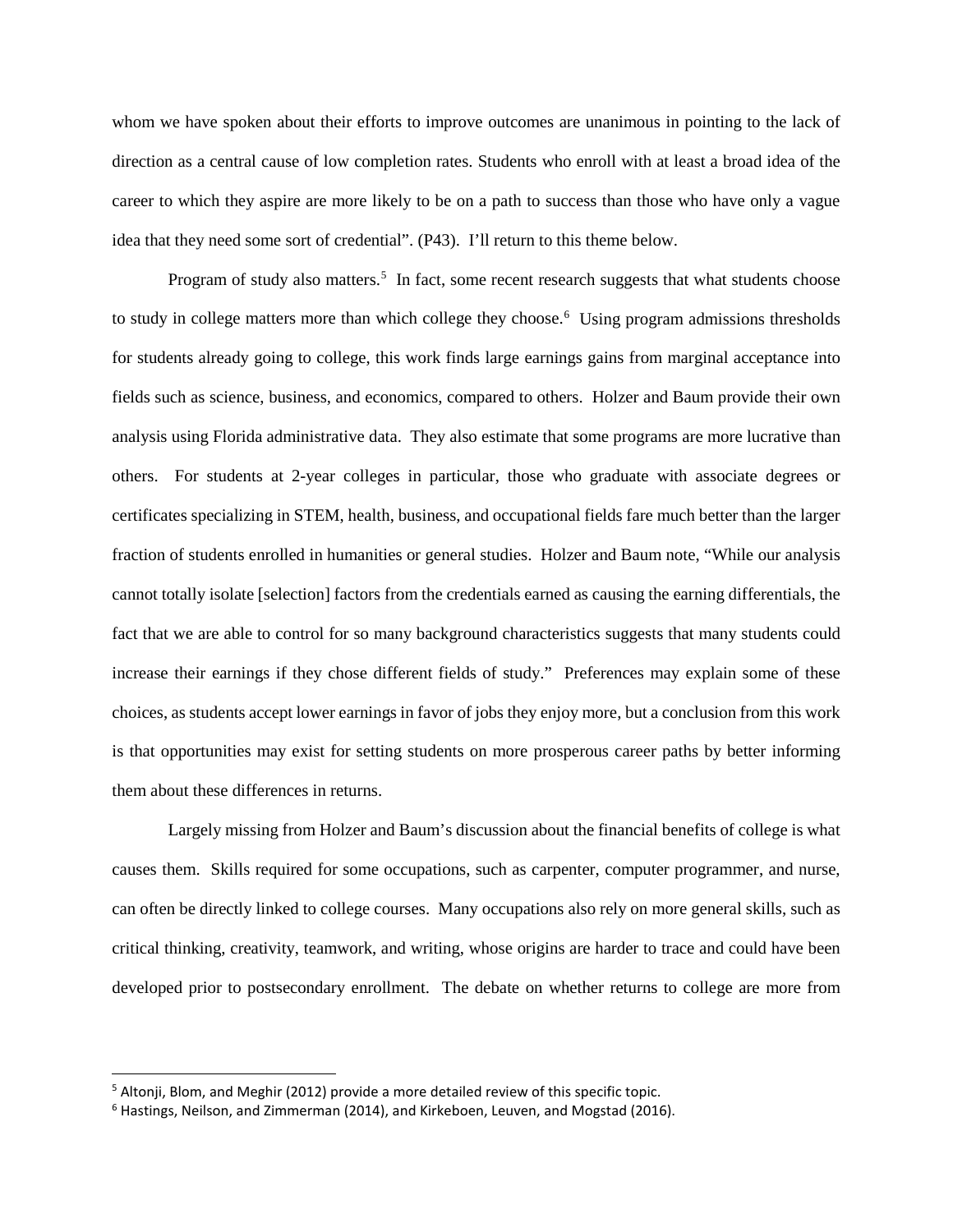signaling skills already possessed, than from human capital development, has not been resolved.<sup>7</sup> That may be because college serves more than one type of student—some approach their studies with intellectual curiosity and a goal of mastering material in order to pursue a future satisfying career, while others try to keep up with material enough to graduate, but also emphasize activities outside of class as important for enjoyment and personal growth. There exists evidence of both signaling and human capital models for explaining positive returns to college<sup>[8](#page-7-1)</sup>, and it may be impossible to fully discern which of the two matter more and when.<sup>[9](#page-7-2)</sup> Hopefully future research will shed additional light on this problem. However, rather than prescribe less public investment towards college because we don't understand the production function well (which would increase inequality dramatically), I think a more fruitful direction comes from investigating how to further make college more about skill development than a signal. Many of the reforms prescribed in MCW aim in this direction, even for students not expecting top grades.

#### **Theme 2: Mismatch and the need for greater structure**

l

Students face many choices along the college path with thousands of options and significant long-term consequences. Those who plan to attend college must choose schools, complete applications and pay application fees for each, and often must choose to take standardized assessment tests (like the ACT or SAT) and write entrance essays. Those in financial need must complete an application for assistance and may benefit from applying elsewhere for scholarships, awards, and additional financing. Students must choose which offer to accept, decide how to manage their financial aid, register and pay fees. Once in college they must choose only one program they want to complete, and ensure they enroll and pass the

<span id="page-7-1"></span><span id="page-7-0"></span><sup>8</sup> See Caplan (2018) for discussion and evidence of signaling in college. Lange and Topel (2006) discuss evidence in favor of human capital development.

<span id="page-7-2"></span><sup>9</sup> Lange (2007) makes an impressive attempt and concludes that the return to schooling comprises about 30 percent a signaling effect and 70 percent a human capital effect. These values, however, are sensitive to his underlying assumptions about common wage dynamics across different worker types, and rely on decades-old data.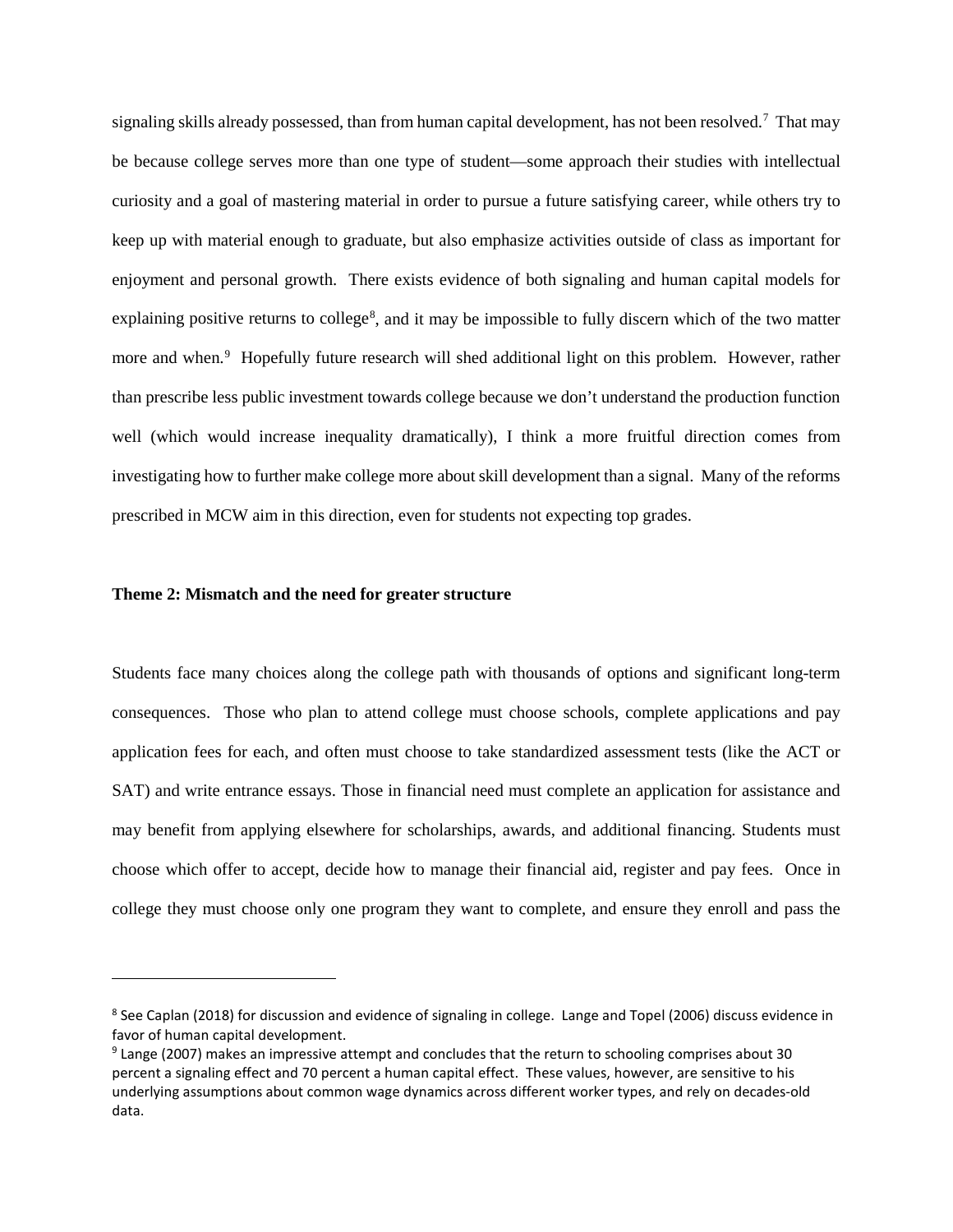courses required to complete it. Then students have to remember to renew their financial aid and choose how to manage their time to study, work, meet with friends and family, participate in clubs and eventually think about transitioning out of college and finding a career.

A central theme in MCW is that students make these choices often with limited (or misleading) information and lack of guidance. As a result, some apply to only one institution or to non-selective schools because they think, incorrectly, they are less costly. Some fail to consider alternative, more attractive, programs because they are uninformed. Students end up mismatched into less suitable paths that weaken their chances for success. Those from families without college experience, or in high schools with less available help, are especially disadvantaged: "since individuals derive a great deal of information and assistance from their social networks, a lack of effective or knowledgeable social networks related to higher education will deprive them of both." (p 42).

MCW describes how consequential mismatches can be. For example, colleges differ substantially by how many students they admit from low-income backgrounds and how well their attendees end up doing in the labor market. Some admit many disadvantaged students who also go on to thrive in the labor market. Other colleges observe far fewer of these entrants placed in high-paying jobs. (Chetty et al, 2017). The book provides corroborating evidence that students with similar academic achievement but low-income family backgrounds end up at colleges and fields of study with lower completion rates than those with high income family backgrounds. More research is needed to determine the extent to which students could benefit from being redirected to different colleges or programs, but the evidence MCW offers is highly suggestive. The authors note that "even some stronger students face two obstacles to making the choices in college that will lead to the best financial outcomes. They do not know which associate degrees and certificates the labor market rewards, or whether they would enjoy and succeed in employment in those fields. In other words, these students lack sufficient information about relative rates of compensation, as well as about the nature of the work in different fields, to make fully informed decisions." (P 87)

To redirect students towards actions associated with better outcomes, Holzer and Baum recommend nudging. Nudging, a term commonly used in behavioral economics, refers to restructuring an individual's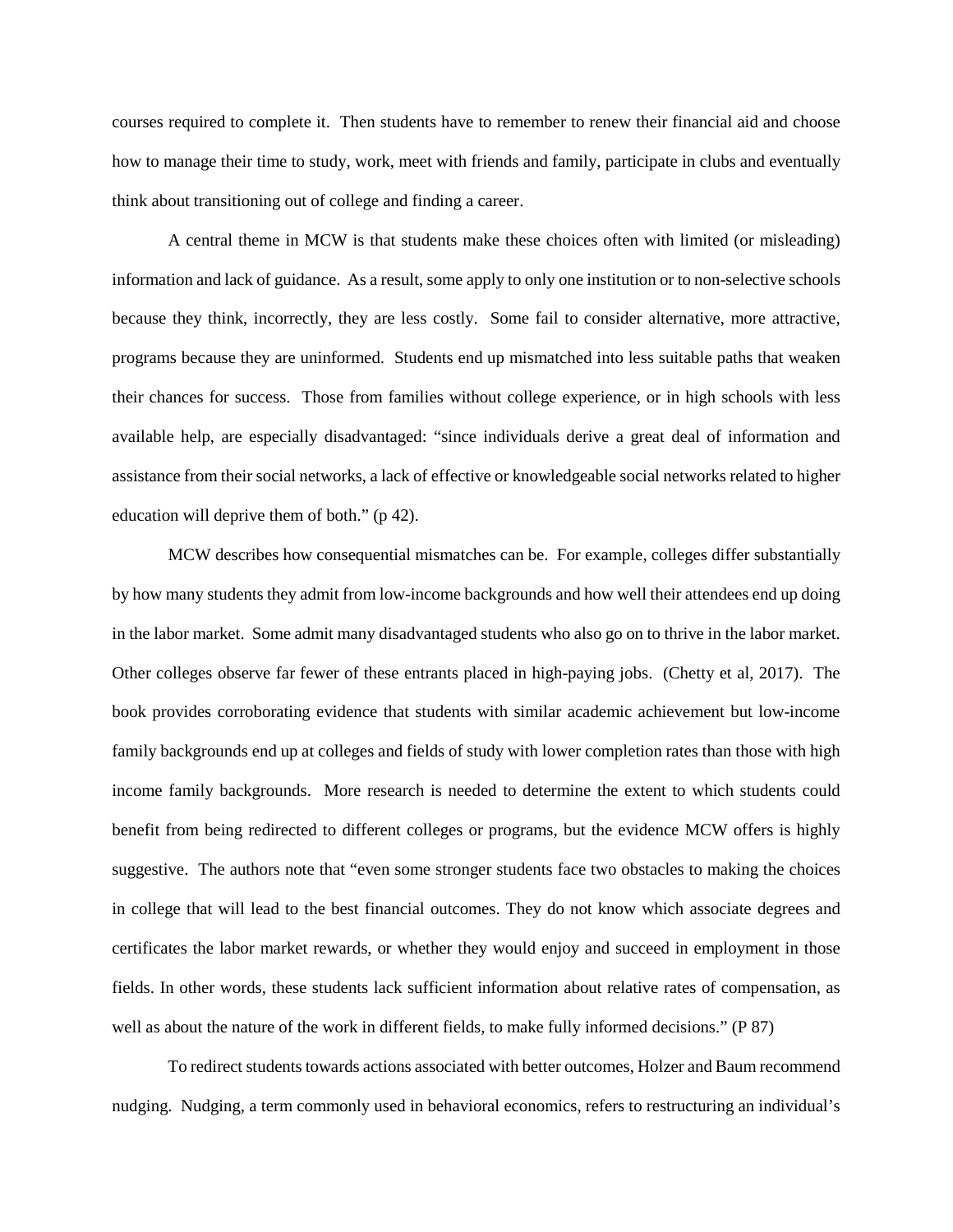environment to make some outcomes more likely than others while not significantly altering options or costs. The college application process provides the best example. Several studies demonstrate how making it easier to apply—offering assistance filling out the form, providing time during class to work on it, sending reminders—makes the difference for some in whether they end up enrolled in college or not (e.g. Bettinger et al., 2012, Page and Gelbach, 2017, Oreopoulos and Ford, 2019).

Some recent policy reforms move in this direction, but there certainly seems to be more room for simplification and better information. Students could be made better informed about alternative college pathways, including STEM majors and vocational programs. Particularly promising, I think, is the potential to offer more advice about where to go. Research and machine learning methods are getting better at predicting where students would have the best chance for academic and labor market success based on preferences and past performance. Students could use this information to consider when and where to apply, including colleges and programs they might not have considered otherwise. Also promising, the authors note, is the practice of simplifying the message to low-income families about the affordability of college: "Preliminary evidence suggests that the simple message that college will be paid for has a significant impact among students who might not otherwise enroll." (P134) One idea the book proposes is automatically determining Pell Grant eligibility for students about to graduate high school, as a means to make the opportunity of attending college seem more of a possibility. Governments or administrators could even direct attention to colleges that students are likely to get into, cost little, and exhibit high completion rates.[10](#page-9-0) 

Evidence of successful nudging in education comes more from encouraging one-time actions, such as completing an application, than from affecting habits, such as increasing studying (Oreopoulos and Petronijevic, 2019). Cost-effective nudges are usually due to small costs rather than large benefits. I am, therefore, skeptical whether nudging can meaningfully address the low college completion rate problem.

<span id="page-9-0"></span> $10$  Dynarski et al. (2018) conducted a randomized controlled trial with the University of Michigan to try this for a sample low-income, high-achieving SAT takers, and found markedly increased college enrollment the following year.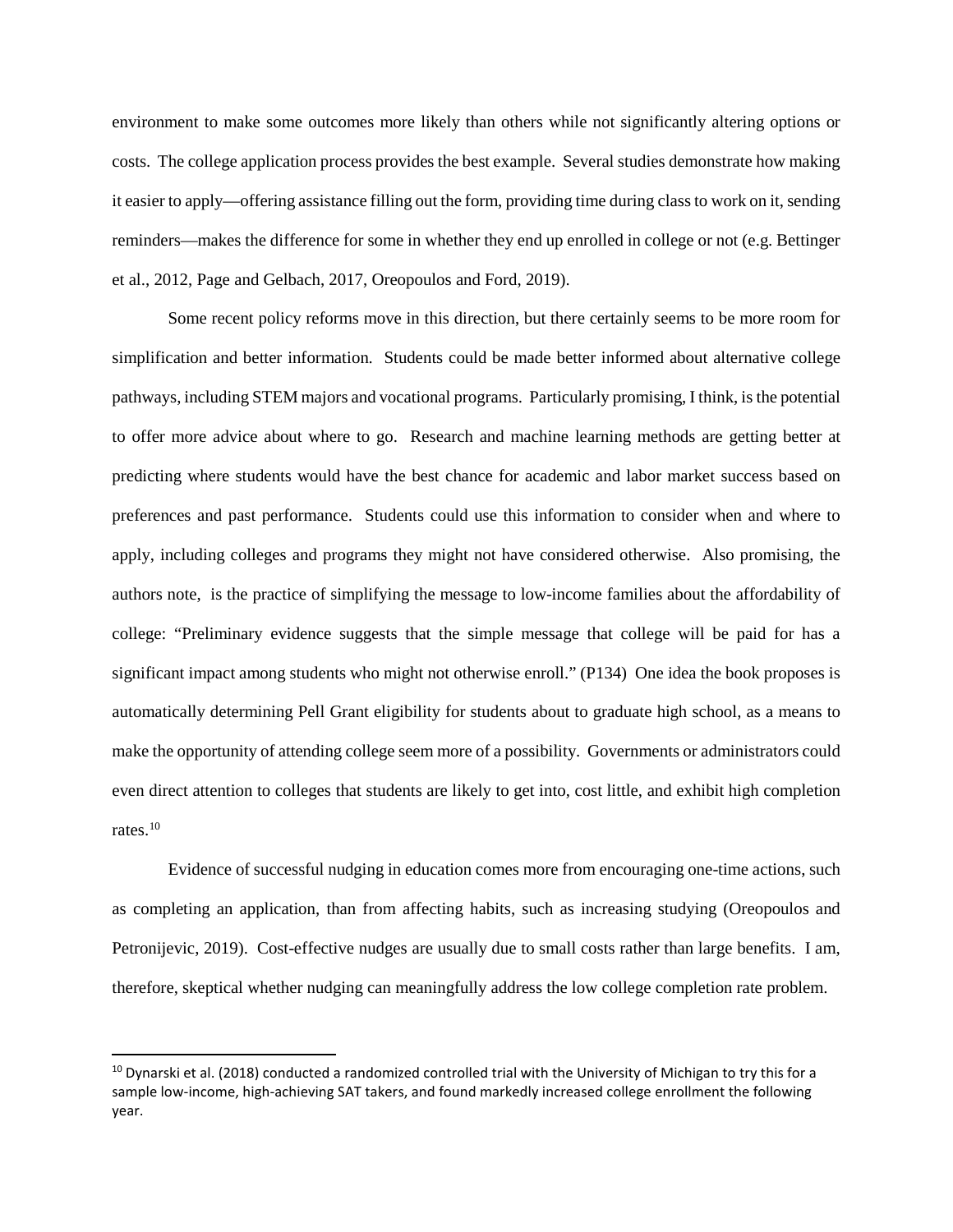A more promising approach, also emphasized in MCW, is to create a more "guided pathway" to the college process by making desirable actions more required or, at least, more difficult to avoid.<sup>[11](#page-10-0)</sup> Louisiana and Texas, for example, now require each graduating high school senior to complete a college financial aid application or have a parent submit a statement of nonparticipation. Guttmann Community College also offers an excellent example of how greater structure might improve academic outcomes. The school requires applicants to attend a lengthy information session and one-on-one counselor interviews before being even considered for acceptance. Those accepted must enroll full-time, meet with an advisor regularly, choose from a limited number of programs, and take a fixed set of courses in their first year, including a Summer Bridge Program. No study has evaluated the effectiveness of Guttmann's program, but it is worth noting that the three-year graduation rate of its inaugural class was 49 percent, significantly higher than the three-year national graduation rate average of 22 percent at 2-year public colleges.<sup>[12](#page-10-1)</sup> Colleges could also consider incorporating mandatory tutoring or advising into their course curriculums, or require students to first choose a full set of courses that would put them on track to graduate on time and later give them the option to drop some courses if necessary.

Finally, MCW mentions the need for more structure around the transition out of college: "[M]ost community colleges tend to have relatively unstructured environments in which students are able to make a very wide range of choices with very little guidance. Students receive too little advising about both academics and the labor market to make well-informed decisions. The lack of structure likely generates low labor market earnings among many of those who complete degree programs, as well as low completion rates." (P87). More guidance about how to effectively search for jobs could help shorten unemployment and generate matches with better long-term career trajectories. More opportunity to explore different careers might also lead to better decisions and generate more mature attitudes around what students want out of their college experience.

<span id="page-10-0"></span> $11$  This approach restricts choice, so is less of a nudge and more of a shove. For more details on the case for more structure in college, see Scott-Clayton (2015).

<span id="page-10-1"></span><sup>12</sup> [https://nces.ed.gov/programs/digest/d17/tables/dt17\\_326.20.asp](https://nces.ed.gov/programs/digest/d17/tables/dt17_326.20.asp)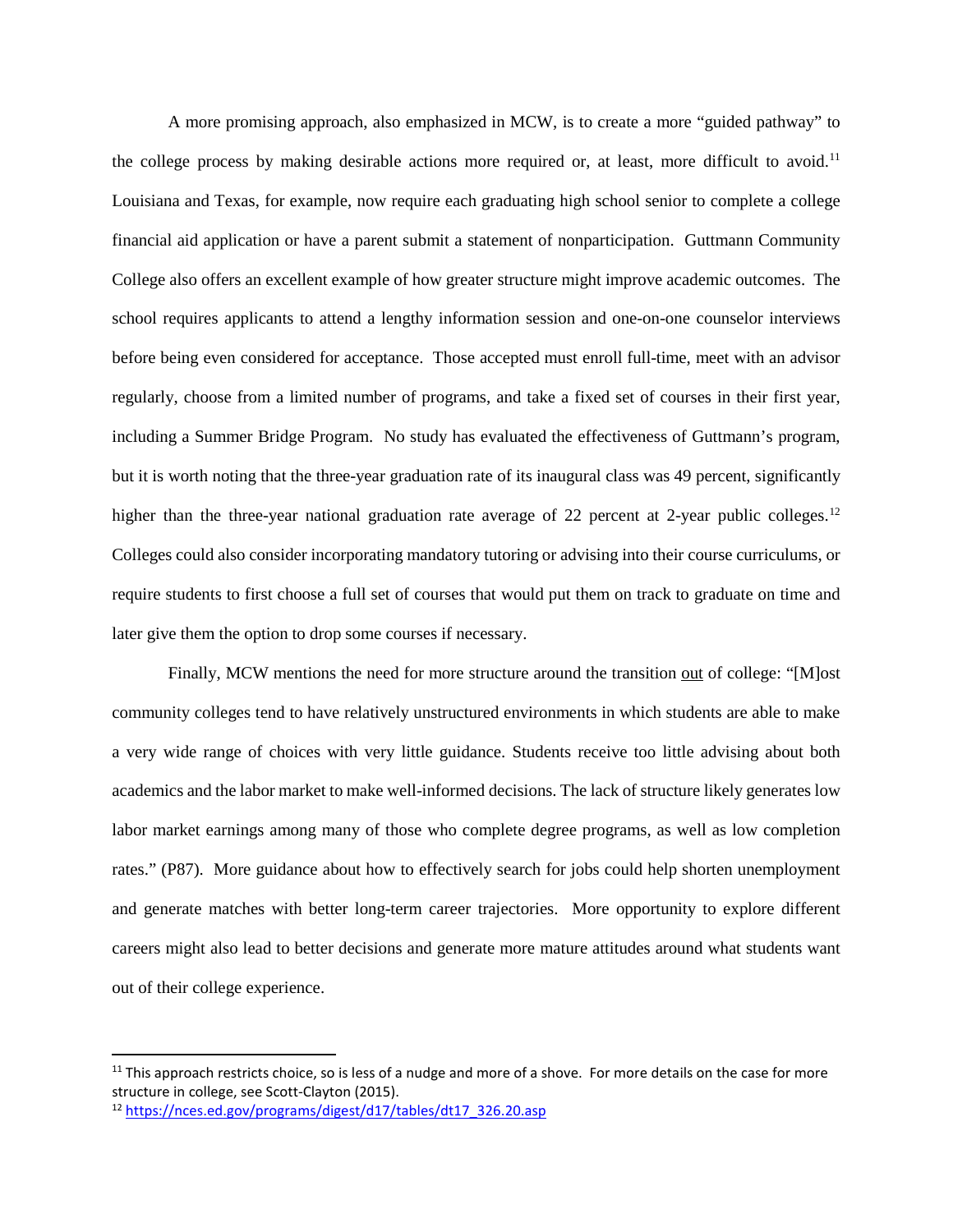Some caution may be needed in thinking about these reforms. Colleges may begin to look more like high schools. More structure may reduce some of the benefits of providing students with more independence. Some students thrive with more freedom to choose what they learn and how. A trade-off may exist, therefore, from imposing fewer choices, more guidance, and more routine in order to promote higher education to youth who require more assistance.

# **Theme 3: Problems with remediation**

Many community colleges provide open access, meaning that they admit any applicant into at least a general studies program with a high school degree. This level of access increases opportunity for all graduating high school seniors to pursue higher education at a relatively low cost. The downside is that many entrants are not well prepared to handle the academic standards of their program. The same colleges therefore often require entrants to take remedial math and English courses before being allowed to take courses that would contribute towards a degree or certificate in their desired program. "About 68 percent of students entering public two-year and 40 percent of those entering public four-year colleges in 2003-04 took at least one remedial class by 2009." (P 21) Freshmen find themselves feeling stuck working on subjects they covered earlier and concerned about the longer road they face to completion.

College dropout rates for those taking remediation courses are shockingly high—Jaggars and Stacey (2014) report a 72 percent dropout rate among community college students who take a remedial education course. Adams et al. (2012) use data from 33 participating states and find a 65 percent overall dropout rate by sixth year for students taking remedial courses. Those who require remediation are obviously less prepared and less likely to graduate compared to those who don't require it, but a consensus of policy researchers agree that reform is needed to avoid discouraging these marginal students facing long delays to complete. [13](#page-11-0)

<span id="page-11-0"></span> $13$  Bailey et al. (2013).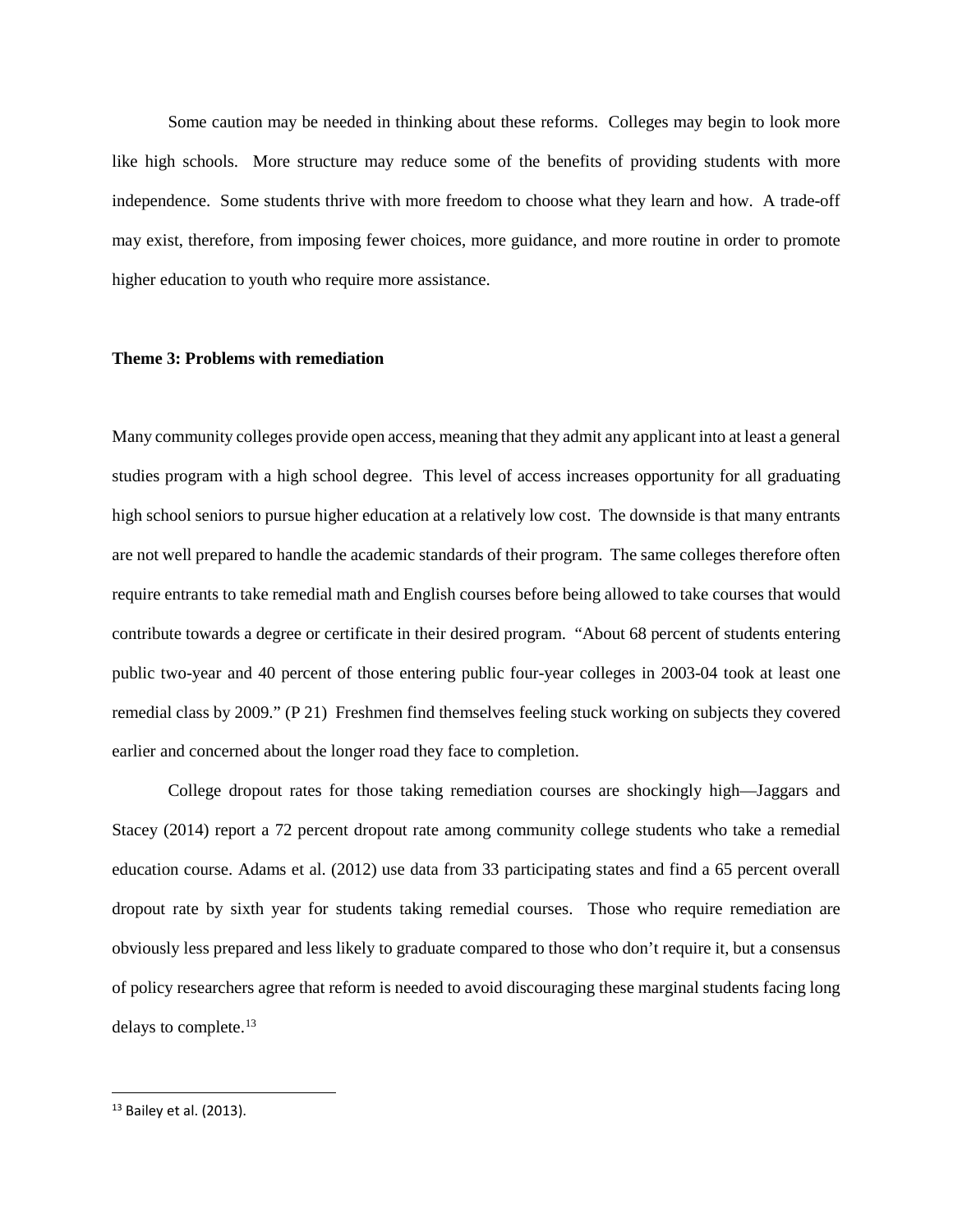MCW mentionsseveral recommendations: "Abandoning remediation for all college bound students may not be a constructive approach. It is likely to be more successful with students with moderate gaps in preparation than with those whose skills are far below those required for college-level work." (P 141). Instead, "A constructive approach may be to move away from general policies applying the same requirements to all students, instead determining the need for developmental coursework in the context of what students intend to study." (P 140). Students preparing to become child care workers, for example, may require remedial English but not remedial mathematics, so there is less need to require it.

The book mainly recommends minimizing disruption by allowing students to receive remediation alongside other required courses or as complements. Many colleges are moving in this direction already. The California State University System (CSU) replaced traditional remedial classes with two-semester-long versions of credit-bearing courses, designed to be taken alongside a support class, rather than sequentially. Also new, high school transcripts are used for determining remediation rather than single-day tests that are often taken with little or no preparation or familiarity. The CUNY START program offers another example for assisting unprepared students. Those with large gaps in preparation postpone college entry for one semester and instead participate in an intensive reading, writing, and mathematics program, combined with academic advising, tutoring, and skill building for a nominal fee.

The traditional remediation system slows down students' path to completion, but is it the main factor for explaining early exit behavior? If it were, we should observe lower dropout rates among students who do not take remediation, especially given a selection bias towards more qualified and able students. The limited sources of data that exist suggest that dropout rates for students not taking remedial courses are indeed lower, but not substantially so. Jaggars and Stacey (2014) report a 72 percent dropout rate among community college students who take a remedial education course compared to a 57 percent rate for students who do not take any remediation. Adams et al. (2012) use data from 33 participating states and find a 65 percent overall dropout rate by sixth year for students taking remedial courses and a 44 percent dropout rate for students not taking remediation. Rates remain high for students not taking remediation, whether traditional or nontraditional, vocational or non-vocational. Selection bias is also a major challenge: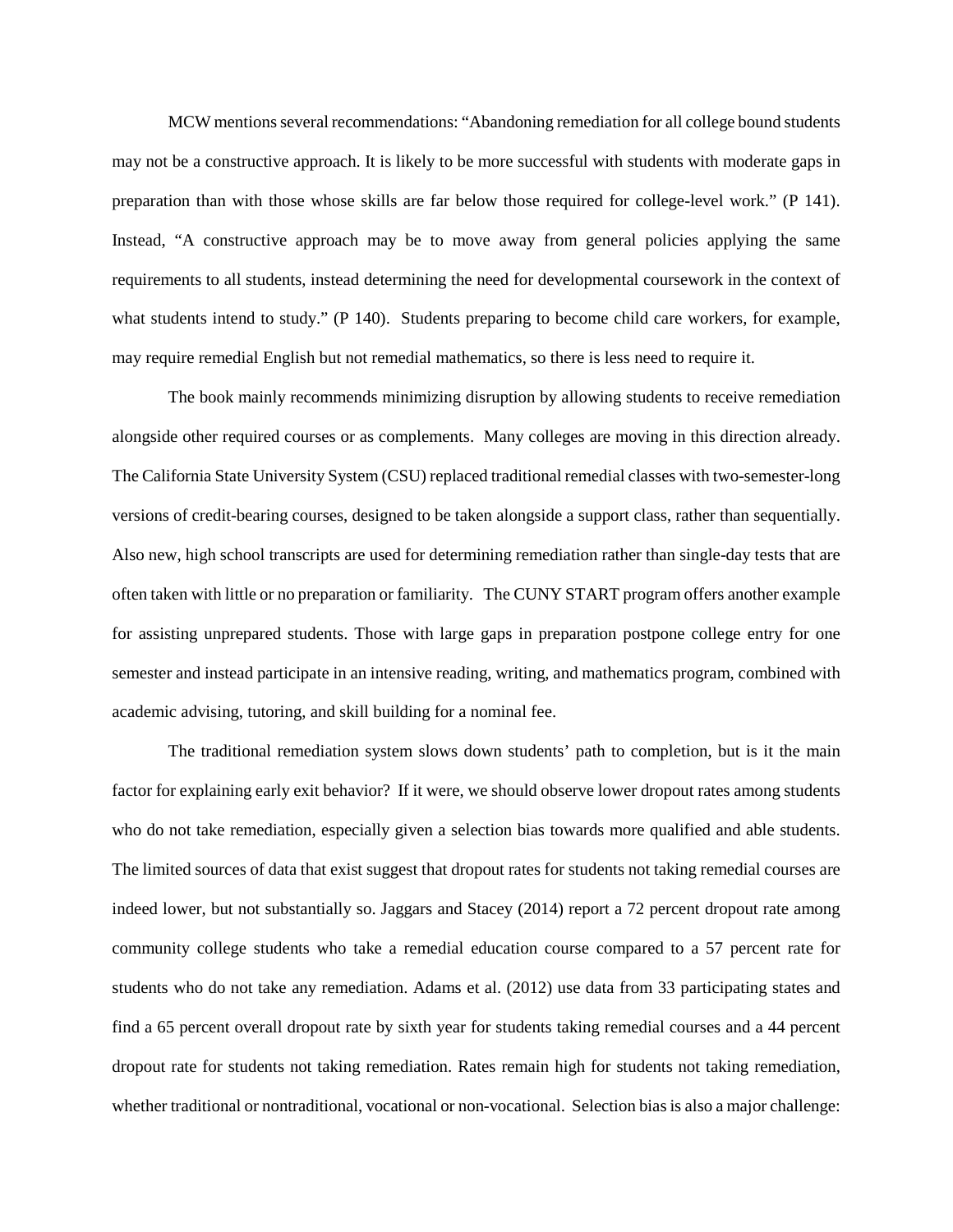those who end up requiring remediation are likely less motivated already than those not requiring it, and holding this and other characteristics constant to isolate the remediation effects is difficult. More credible research is needed to determine the kinds of reforms that best balance the dual goals of improving skills and completion rates.

# **Theme 4: Financial barriers**

Chapter 4 of MWC covers financial barriers to college success. It nicely details, with better clarity than earlier summaries I have come across, the complete costs of different college options, factoring in not only tuition and fees, but also books and supplies, transportation, and living expenses. On the revenue side, the reader is struck by the many different sources of financial aid, and how available amounts depend crucially on the type of college being considered. Low-income students attending more selective 4-year colleges must rely more heavily on direct assistance from the college itself to offset the often very large sticker price. For public 2-year and 4-year colleges, grant aid from federal and state sources likely covers costs of tuition and fees, but not living expenses. The book notes that the largest component of the true cost of going to college is often foregone wages and work experience, putting pressure on some students to maintain active employment while trying to get by with their studies.

Would increasing the amount of grant aid increase access and completion? MWC interprets correctly that "[r]eviews of the literature on this subject usually conclude that the evidence is inconsistent but that well-designed student aid programs hold promise for improving college completion." Many previous studies on the effects of grant aid have found small or no impacts, but more recent research suggests a stronger consensus that credit constraints influence college decisions and that grant aid improves both attainment and completion.<sup>[14](#page-13-0)</sup> These newer findings may be a result of substantial increases to tuition

<span id="page-13-0"></span><sup>&</sup>lt;sup>14</sup> For example, see Lochner and Monge-Naranjo, 2012, Denning et al., 2019, Solis, 2017, and Lovenheim, 2011.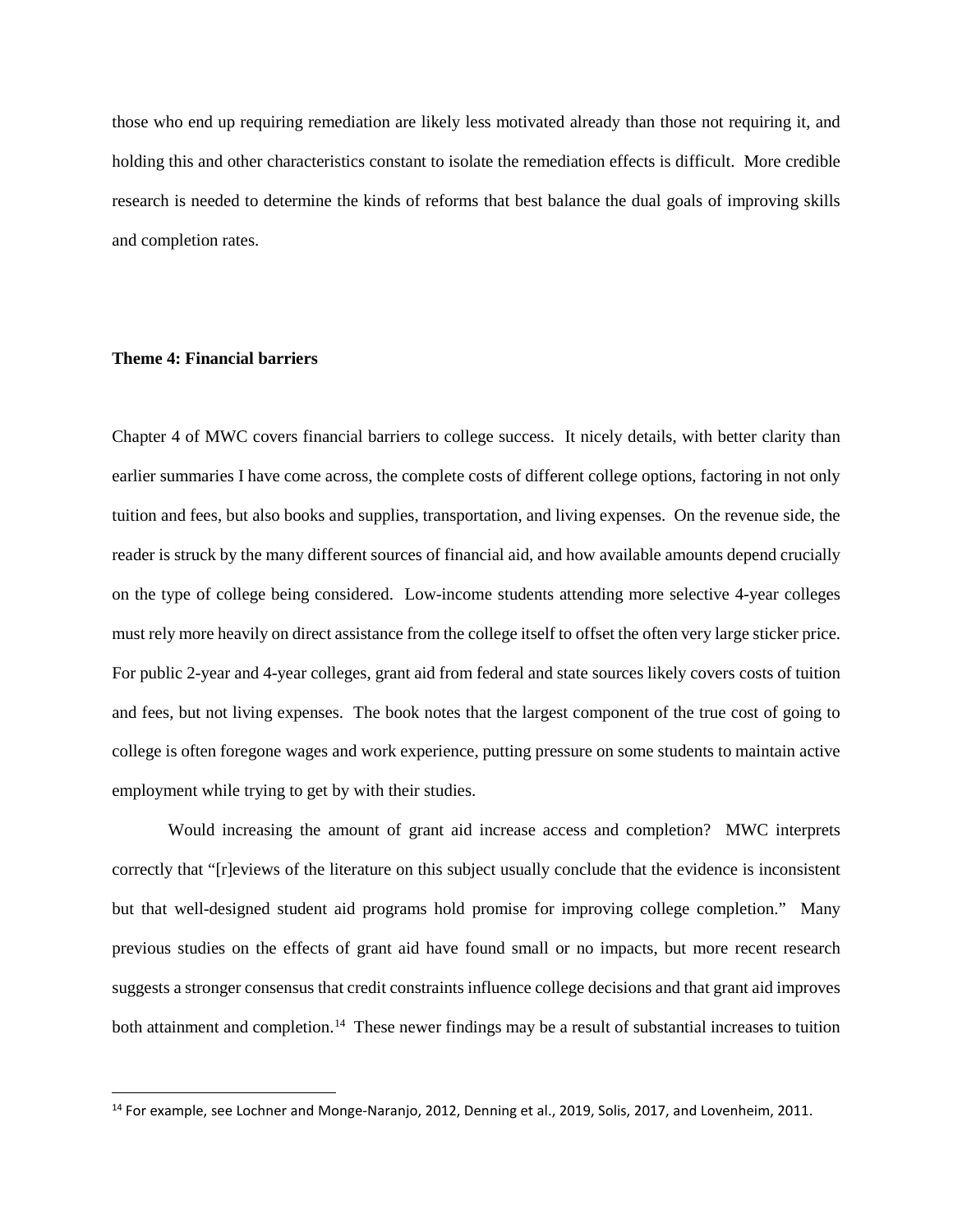costs. Family income also has become a stronger predictor of working while in school and enrollment in 2-year over 4-year programs.

Ultimately, MCW concludes that more financial aid would not solve the college completion problem on its own: "Financial barriers do not entirely explain students leaving school without degrees … Additional funding cannot eliminate differences in academic preparation, expectations, support networks and life circumstances." (P113-114). This does not mean, however, that there is no room for improvement to the process of making existing aid available to students. Indeed, MCW and other researchers attribute some of the ineffectiveness of college financial aid to the complexity of how to get it. "[T]he complexity of the Pell Grant program appears to limit its impact. Students and families lack information about the benefits they might receive and have to complete a complex application process in order to get specific information and access to funds." (P111-112). Difficulty navigating college funding may explain why many students who would be eligible for financial aid do not complete the application process. Table 4-5 in MCW, for example, shows that 40 percent of independent students attending college and 36 percent of dependent students from families with incomes of \$30,000 or less did not apply for federal aid for the 2011- 12 academic year.

New research demonstrates how the process of receiving (and paying back) financial aid matters, even holding constant aid amounts. In one study, high school seniors already likely to receive free tuition from completing the University of Michigan's regular financial aid application process were markedly more likely to apply and attend when proactively encouraged to apply with the promise of free tuition if they were accepted (Dynarski et al., 2019). Another study randomly mentioned in a letter to accepted applicants their loan eligibility instead of requiring them to look this up on their own, and found a 40 percent increase in the likelihood of taking up a loan, followed by a significant increase in GPA, credits earned, and transfers to four-year colleges (Marx and Turner, 2017). These kinds of studies suggest that many students from low-income families may not realize their eligibility for assistance to substantially lower and even eliminate their college costs, especially at more selective colleges and ones that offer more student services and higher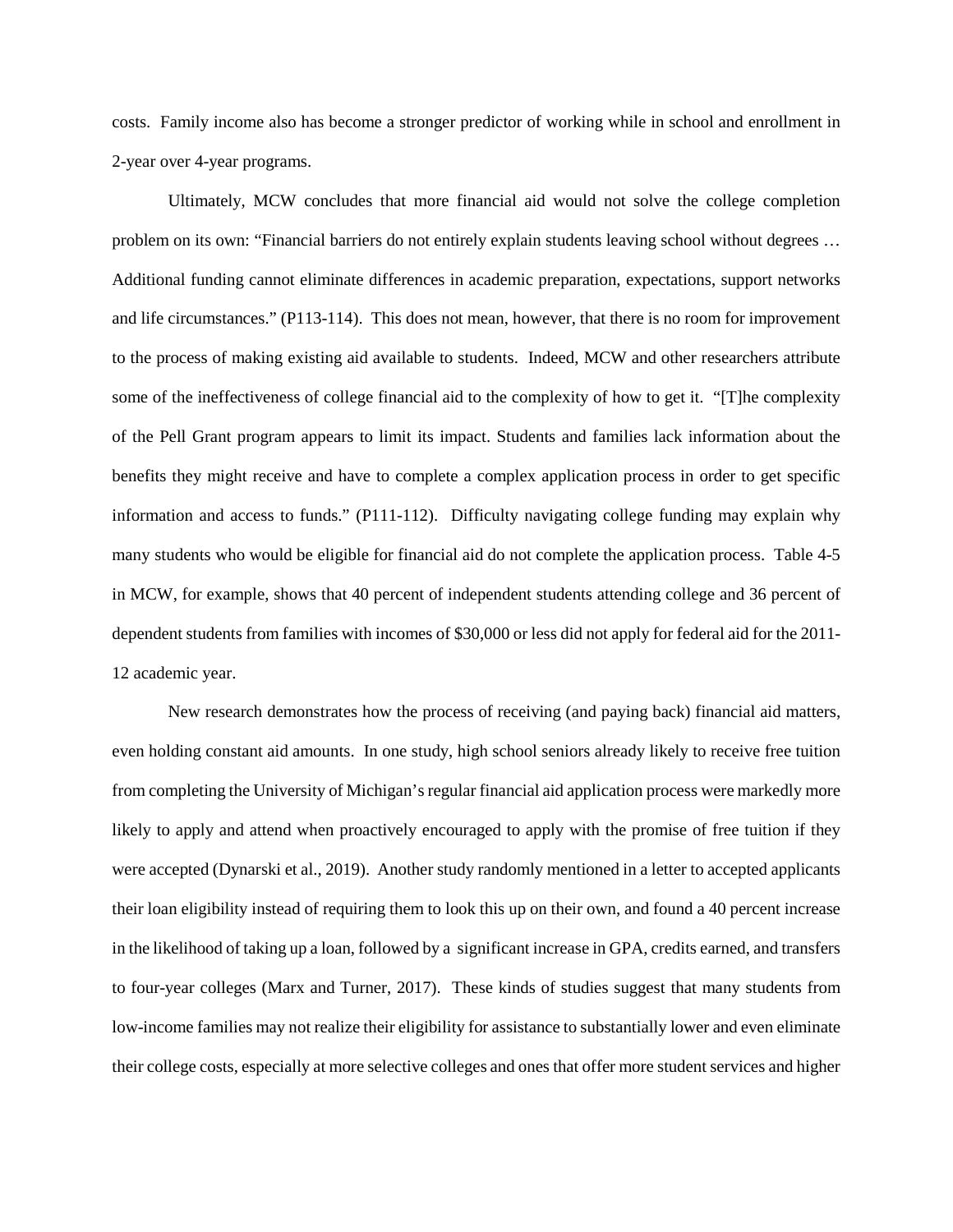completion rates. Making financial aid more salient and easier to process, therefore, is a low-cost effective strategy worth pursuing.<sup>[15](#page-15-0)</sup>

The book also recommends more funding for 2-year public colleges. It notes the much lower and declining per-student government appropriations for these schools versus 4-year. "Many [students] enroll in underresourced institutions with poor records of success and without a peer culture of high academic achievement … While high prices and high debt are central issues for students in the for-profit sector, institutional resources may be the most serious in the two-year public college students. Because colleges in this sector have much lower per student revenues than other types of institutions, they are too often unable to offer students the strong guidance and support they need to succeed in college." (P115). They may also be unable to offer enough courses for students to meet program requirements on time.<sup>[16](#page-15-1)</sup>

One of the most novel recommendations of MCW is to tie more funding to performance indicators. The authors suggest, "To strengthen the incentives of public institutions to improve student outcomes, states should base a portion of their subsidies to public colleges and universities on these outcomes." (P174). They also mention the many challenges of implementing such programs; incentives to raise graduation rates or earnings could lead to unintended negative responses. The book notes that measuring the true labor market value of colleges remains elusive. It recommends that we keep trying, but cautiously.

<span id="page-15-0"></span><sup>&</sup>lt;sup>15</sup> This approach includes making financial loans easier to pay back. MCW considers income-driven repayment (IDR) schemes, through which students repay their loans over a longer period like a mortgage, and tied to their incomes. The book notes we do not have clear evidence that these programs would improve college success. They are also challenging to implement. Nevertheless, I think they are worth considering as well. Barr et al. (2019) present pros and cons.

<span id="page-15-1"></span><sup>&</sup>lt;sup>16</sup> MCW briefly mentions the potential for online courses to increase access and course credit: "The spread of online learning options creates opportunities for students to earn credentials despite geographic and schedule constraints. Online courses take a variety of forms, from the large-scale, impersonal massive open online courses (MOOCs) to intense personalized interactive learning. Although it is reasonable to be optimistic about potential cost savings, these savings have yet to materialize." (P187) Although online courses have not yet shown promise for improving learning outcomes, they are less costly than in-person courses and, therefore, potentially more costeffective. Hybrids that combine both in-person and online instruction show particular promise. Education technology more generally may develop to offer new ways for improving higher education. Escueta et al. (2017) provide a detailed review.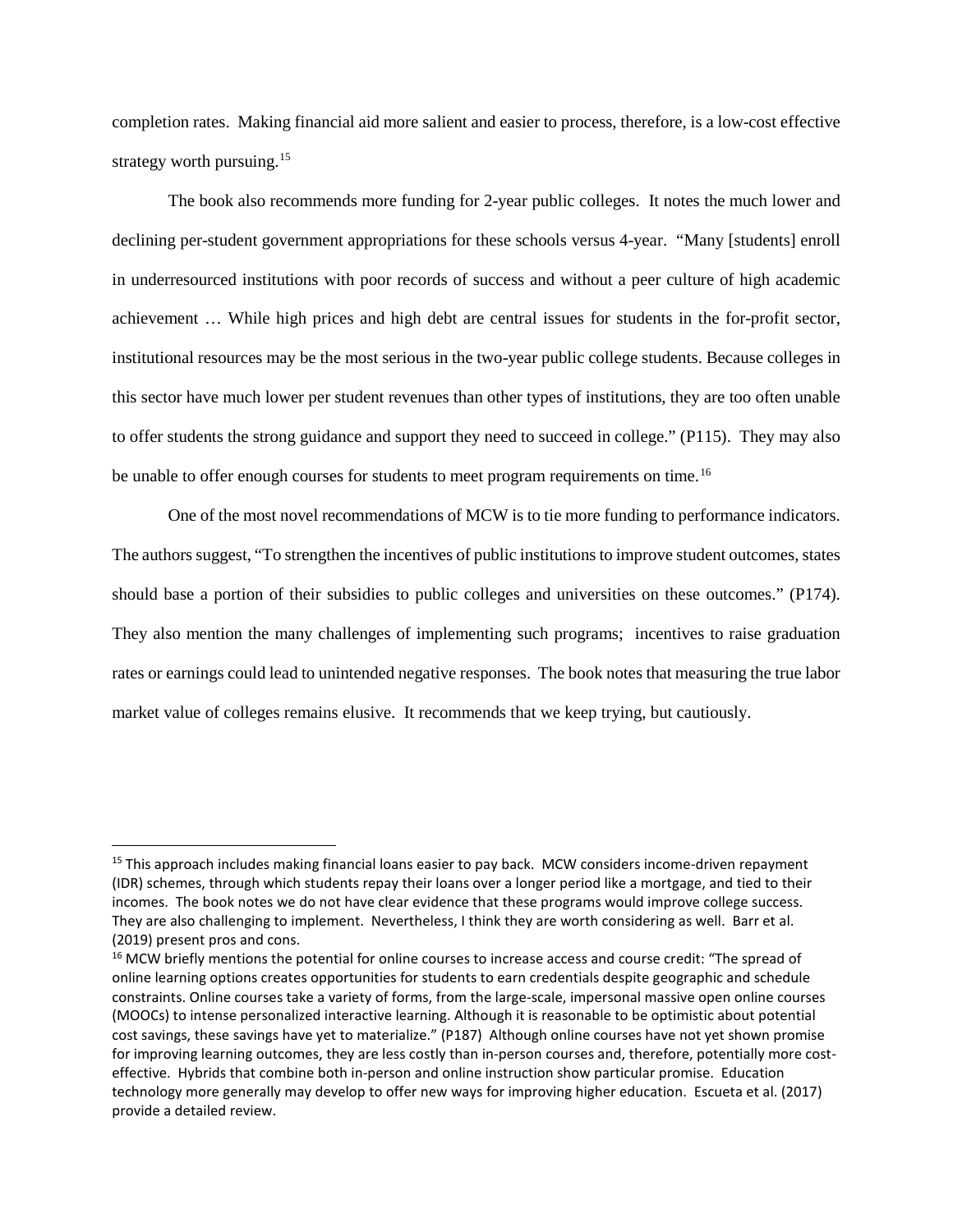#### **Theme 5: ASAP and the benefits of offering comprehensive student support**

Exhibit A for demonstrating how to improve college access and success is the Accelerated Study in Associate Program (ASAP). MCW and many other researchers point to it as the central example worth considering. ASAP provides incoming freshman an envelope of comprehensive support services, including tutoring, counseling, career advising, free public transportation passes, and funding for textbooks. Taking advantage of the potential benefits of more structure, students are required to meet regularly with their advisor and tutors, attend a student success seminar, and enroll full-time to participate. The program was experimentally tested on low-income students with remedial needs at CUNY in colleges where the 3-year graduation rate was only 20 percent. ASAP doubled graduation rates at CUNY, and similar impacts on persistence were replicated in Ohio (Scrivener et al., 2015; Sommo et al. 2018).

Other recent studies corroborate benefits from mandatory comprehensive services. Stay the Course, for example, is another college-based support system in which eligible students in Fort Worth, Texas, received regular intensive case management assistance along with emergency financial support. Completion rates for those eligible increased 3.7 percentage points (Evans et al., 2017). Bettinger and Baker (2014) evaluate the impact of Inside Tract, a program providing proactive, weekly, student coaching mostly via telephone. Students randomly assigned to the program were 4 percentage points more likely to graduate after four years compared to uncoached students. The Pathways to Education program, while directed towards high school students from low-income backgrounds, resembles ASAP in offering free public transportation and postsecondary financial aid in exchange for commitments to regularly meet with an advisor, access tutoring assistance, and attend character-building group events. The program significantly increased college enrollment, persistence, and eventual adult earnings and employment (Lavecchia et al. forthcoming).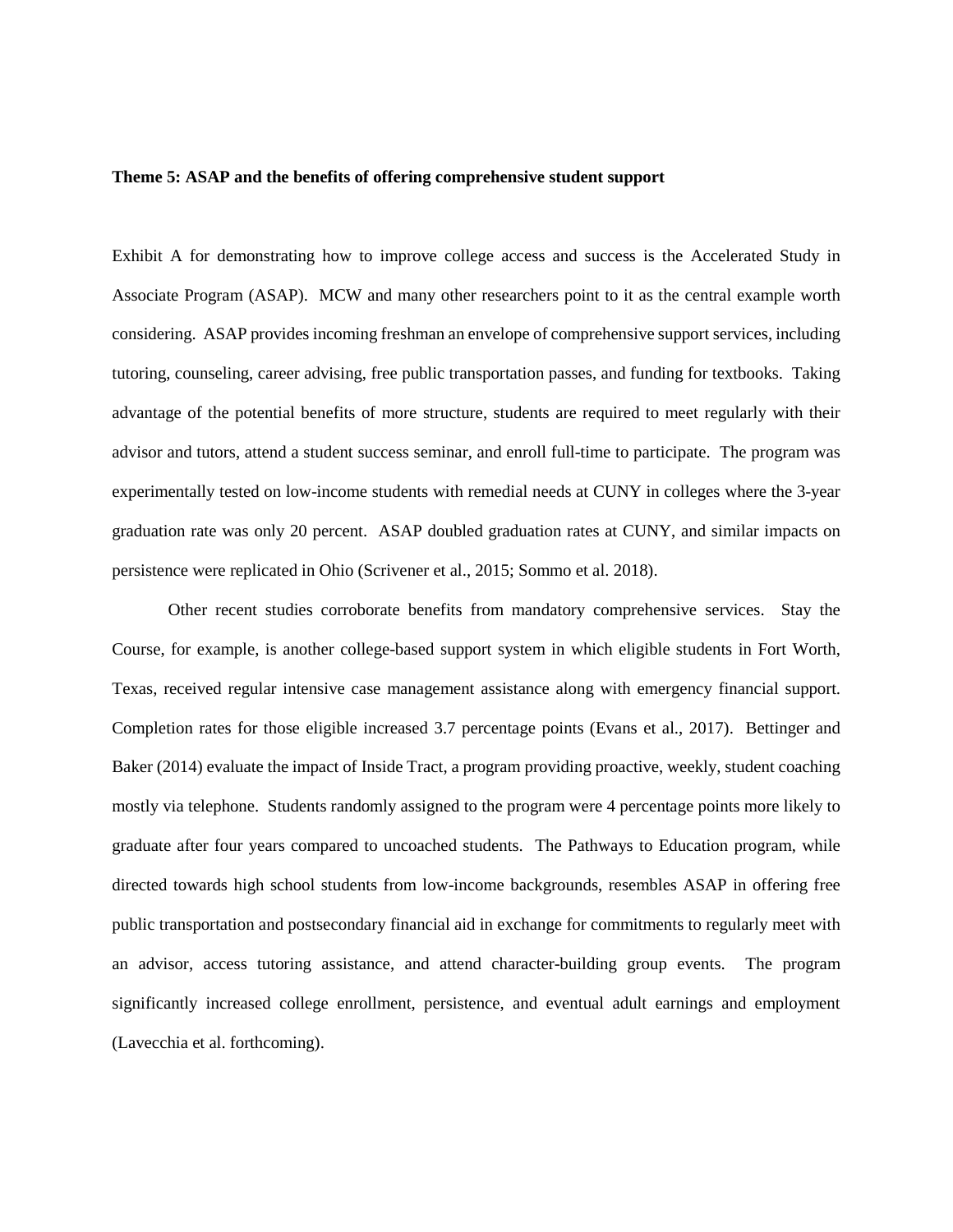The consistent estimated impacts from comprehensive support services are encouraging and suggest definite options for improving college success. Unfortunately, they cost thousands of dollars per student per year and are difficult to scale.<sup>17</sup> If we better understood how they improve academic outcomes, we could develop less costly, more pared-down programs to help. Evaluations of stand-alone student services are often found to be less effective. This may be because multiple services are needed to address multiple reasons for why students struggle, or perhaps participating in multiple services creates an important interaction and reinforces benefits. "Our top priority, then, should be to help community colleges implement the supports and services provided in ASAP, including career services, but in ways that are affordable and suited to their own populations and institutional characteristics. More experimentation with and evaluation of programs like ASAP, in different locations, and with different student bodies, will advance our knowledge of what works and for whom." (P156-157).

#### **III. Policy Limitations**

Holzer and Baum offer an impressive smorgasbord of policy options for improving college achievement in the United States. They mention so many that I am unsure which ones they believe are most realistic in the short run and which most promising in the long run. In summary, they suggest that colleges should improve "a range of supports and services for students at the nonselective institutions most will attend, especially community colleges, and by strengthening and reforming the institutions themselves." (P214). Of course, details, context, and costs all matter when we consider how best to carry out the improvements the authors recommend. In my opinion, making mandatory some existing services, such as application assistance and advice, proactive tutoring and advising, and greater career transition support, has the most immediate

<span id="page-17-0"></span><sup>&</sup>lt;sup>17</sup> At just over \$1,000 per student per year, Inside Track may be the most plausible program of the four mentioned for scale-up consideration. Perhaps targeting those most at-risk of not completing could further improve its costeffectiveness. I hope similar studies to Baker and Bettinger can be conducted to further explore the program's replicability, external validity, and mechanisms.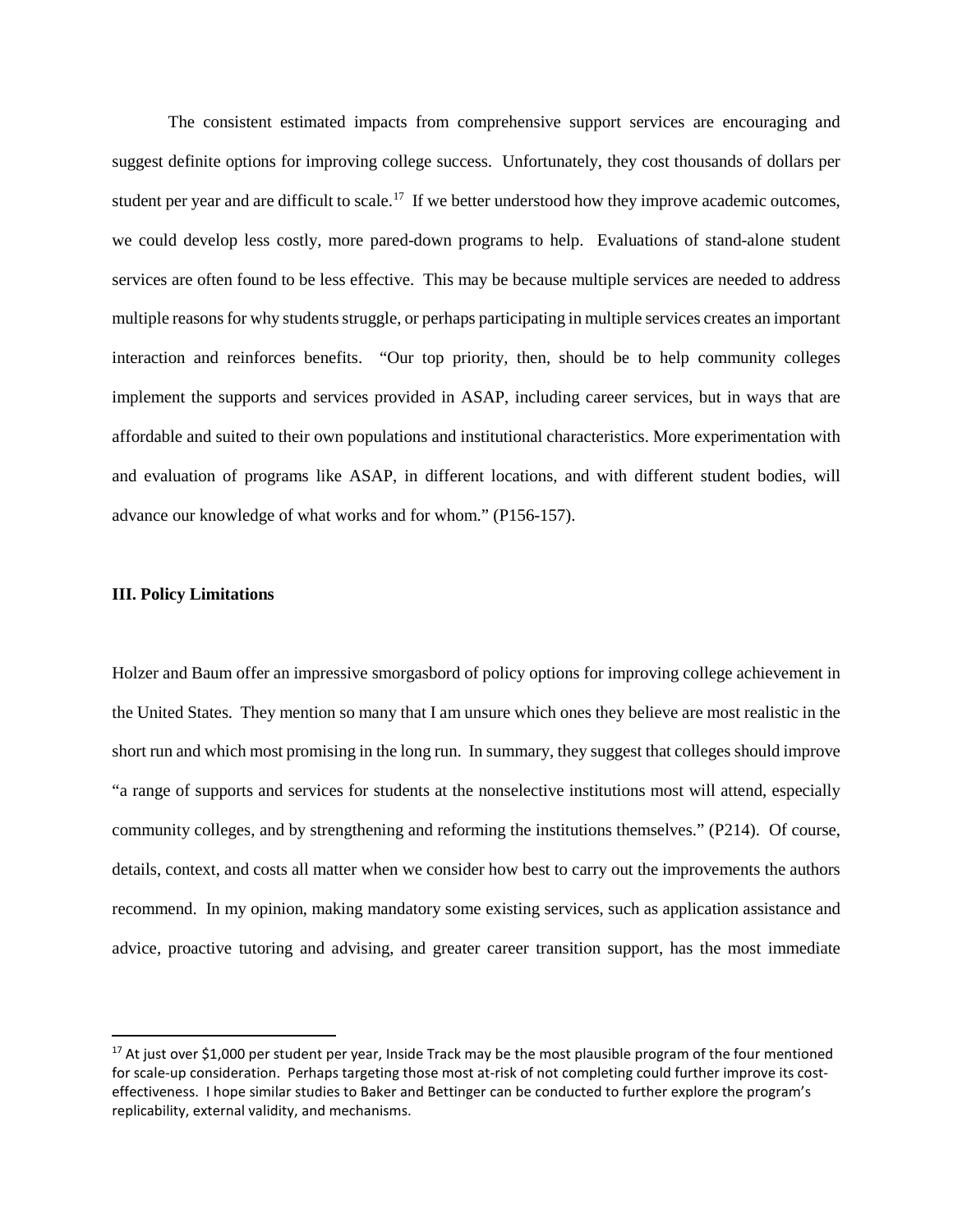potential. Developing a campus culture of inclusiveness, caring and high expectations could also help as it has at successful chartered schools.<sup>[18](#page-18-0)</sup>

There are limits to how much policy reforms can help. Throughout the book, Holzer and Baum hint at this realization. For example, they comment, "[C]onstructive change will also require a healthy dose of realism. Even if we improve transfer mechanisms, the vast majority of students beginning in community college will likely not complete a bachelor's degree – and they should aware of the odds they face … In addition, since not every student will succeed in a "college-only" pathway, high school students should face a wider range of high-quality pathways from high school into postsecondary education and careers, including strong career and technical education and work-based learning." Below, I expand on some of these concerns about policy limitations, sometimes referring to a series of experiments and new data collected from surveying and interviewing college freshman at the University of Toronto.

#### **Limits to how much colleges can afford**

Among the evidence we have, comprehensive support programs such as ASAP offer the most promise for improving college completion, at least among community college freshman from disadvantaged backgrounds. The impact of ASAP is the largest I know of compared to other college program evaluations (MCW calls it 'our greatest success story'). The program represents an impressive 'proof of concept' for how much we could help if we offered a gamut of student support and made participation mandatory. As impressive as the results are—doubling completion rates from 20 to 40 percent—they also highlight serious policy limitations. Even with a full range of proactive mandatory support services and financial incentives to stay engaged, 60 percent of ASAP participants still did not complete. The best program we know, which MCW and many administrators feel is unaffordable, still fails to help more than half its target population.

<span id="page-18-0"></span> $18$  Chabrier et al. (2016), Angrist et al., (2013).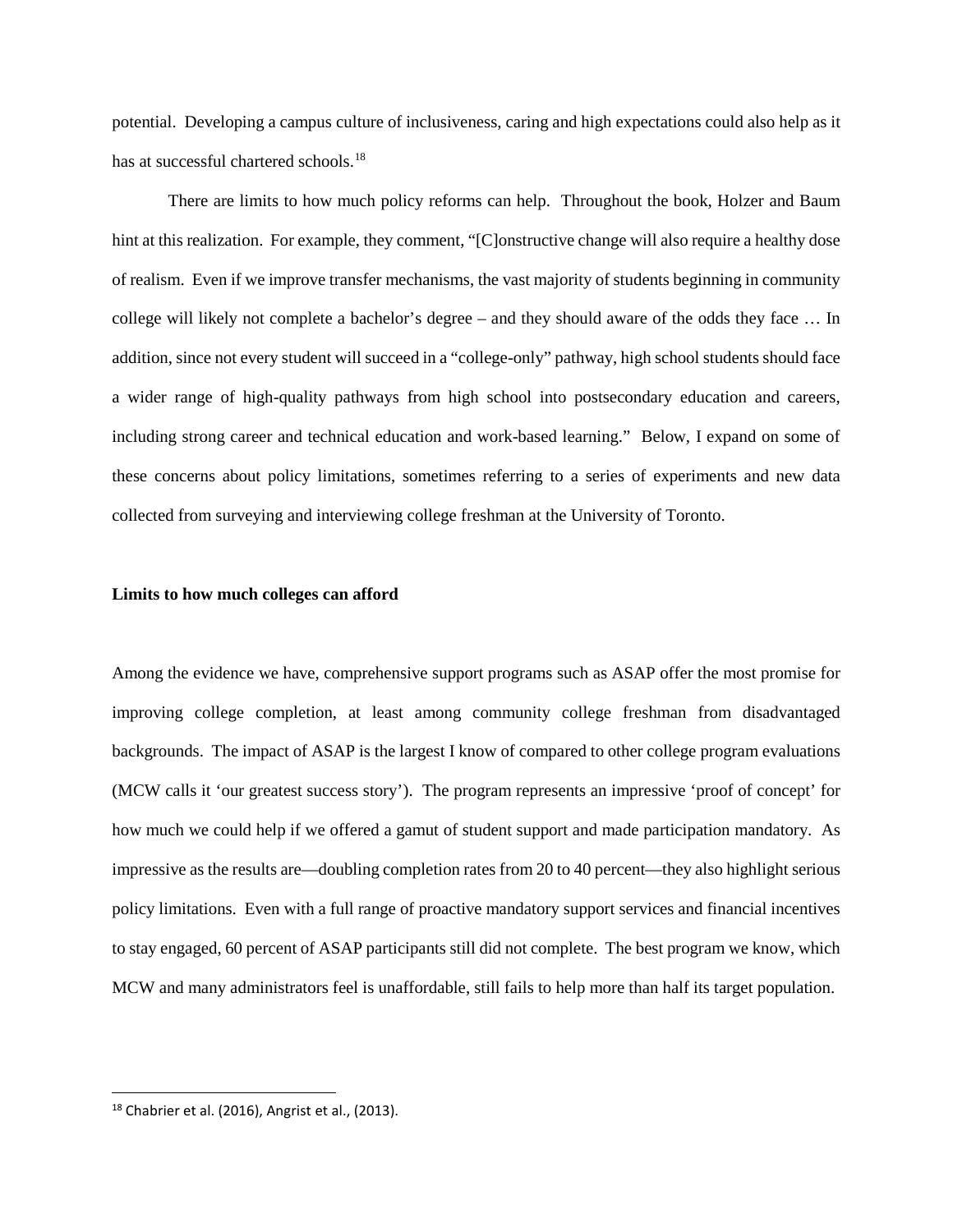It may be that combining some less expensive version of ASAP with other affordable reforms could assist even more, though we have no evidence of that (so far). Other popular strategies include first-year seminars, online exercises to foster growth and belonging mindsets, learning communities, and virtual coaching. Anecdotally, they sound promising, but I am aware of no credible evidence that suggests they could make a large dent at increasing completion.<sup>[19](#page-19-0)</sup>

# **Limits to how much colleges can help**

To better understand the potential for policies to improve college completion and academic success, we need to better understand low-achieving student behavior. The production function of college achievement depends not only on college quality, financial aid, and support, but also on students' own inputs. Inputs such as preparation, motivation to do well, and interests outside of school will affect students' chances of success.

Past performance and non-cognitive abilities are, by far, the best predictors for college achievement. As a descriptive example, I draw on data Uros Petronijevic and I collected from a large sample of first-year economics students at the University of Toronto.<sup>20</sup> Students in this course were required to participate in an online warm-up exercise at the start of their school year and a follow-up exercise in the middle of it for in order to receive a small grade. Students were surveyed about their background characteristics and answered questions to measure their Big Five personality traits on both an absolute and relative scale, as well subjective beliefs about interest in doing well academically, education aspirations, and sense of belonging. Students were also asked in the follow-up survey questions about study-habits, stress, well-being, and time management. These data were linked to high school admissions data and course performance.

<span id="page-19-0"></span><sup>&</sup>lt;sup>19</sup> E.g., Field (2018) and Oreopoulos and Petronijevic (2019).

<span id="page-19-1"></span> $20$  The sample is all first-year economics students at the University of Toronto who participated in the 2016-17 warm-up exercise' and 'follow-up survey'. See Oreopoulos and Petronijevic (2019) and Beattie et al. (2019) for more details.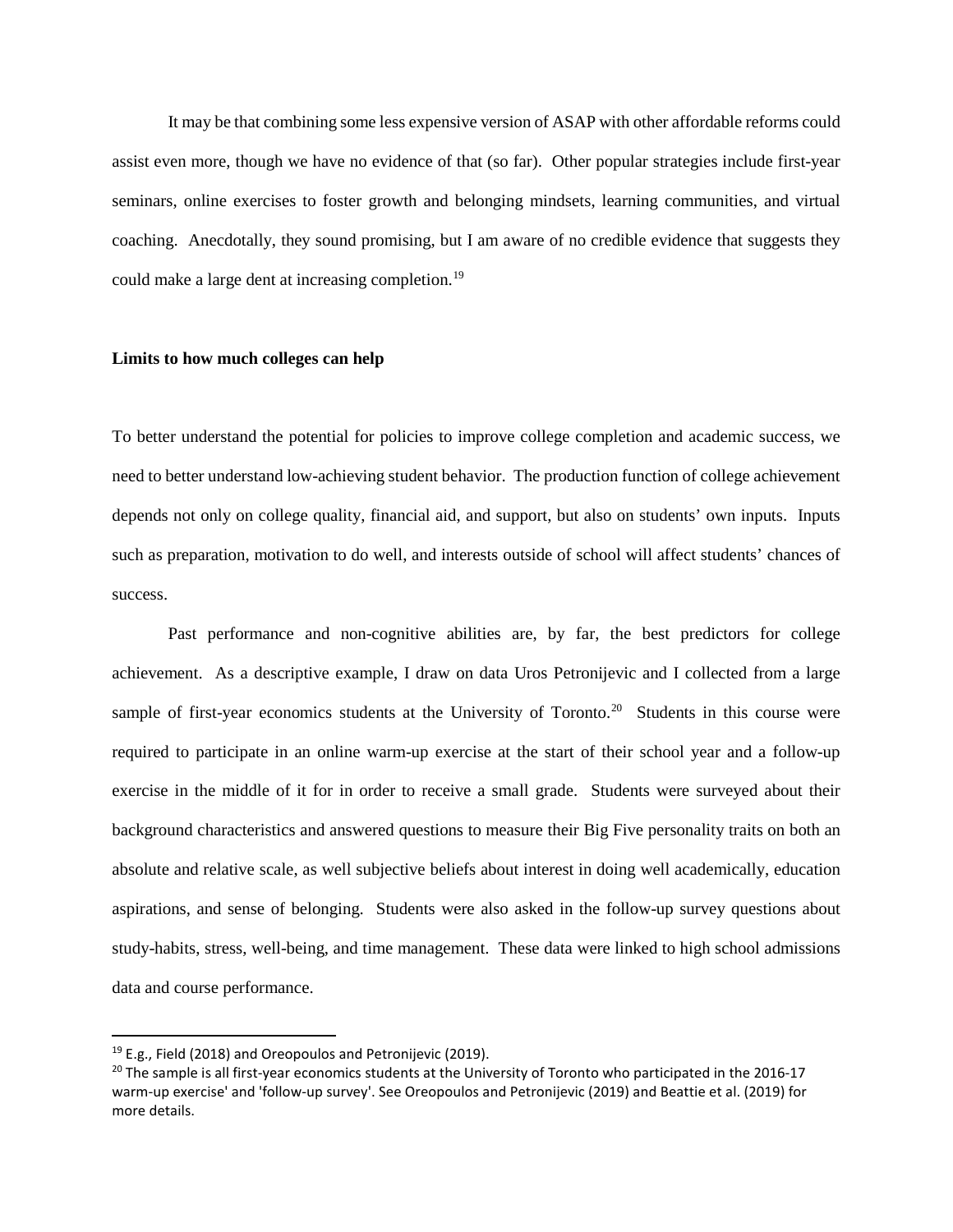Table 1 shows coefficient estimates from regressing students' standardized first year grade averages on student background, personality, and behavioral characteristics.<sup>21</sup> Column 1 indicates that a one standard deviation increase in a student's high school admissions grade is associated with a 33 percent of a standard deviation increase in first-year college grade average. No other variable considered does better than past high school performance at predicting future performance. The measured personality characteristics in the regression are generally believed to be fixed by adolescence. They are measured here on a relative scale, with each variable standardized; the omitted variable is Emotional Stability. Adding these characteristics to the regression only marginally improves the model's predictive fit, from an Rsquared of 0.11 to 0.13. Conscientiousness—a measure of perseverance—is the strongest of the five traits at predicting college outcomes, which is consistent with previous literature.

The main point of Table 1 is that the skills and personalities students arrive with at the start of college are the most important predictors for academic performance. High school performance, in particular, dominates in predictive power over any other set of variables. Possibly more malleable attitudes or behaviors during college, such as student motivation and time management skills, are less marginally associated with grades and do not change the dominance of the other background variables. These patterns are clearly descriptive and do not imply direct causality, but they are in line with small program effects from student supports. We should not expect impressive gains from college support programs if the

<span id="page-20-0"></span> $21$  All variables, including the outcome variable, are adjusted to have mean zero and standard deviation one. High school grade is the grade average used for the college's entry decision. The Big Five personality traits are Conscientiousness, Extraversion, Agreeableness, Openness, and Emotional Stability. Locus of Control is a measure of how in control a student feels about their own life trajectory. Parental Education is the sum of a student's mother's and father's years of education attainment. Motivation is the average of two standardized variables: the extent to which students agree that it is important to do well academically in school (on a 1-7 scale), and an indicator for whether students aspire to continue their education beyond their current program. Mental Health is the average of four standardized subjective variables that measure how satisfied a student is with their life as a whole, how satisfied they are with their university experience, the extent to which they feel (not) stressed, and (not) depressed. Sense of Belonging averages a student's response to how much they feel they belong at the university and that the university supports them. Effective Study Habits averages a student's indication that they learn from correcting past mistakes, work with paper and pencil/pen when reviewing notes or textbooks, seek writing help, use tutors, meet with instructors, and think of their goal. Finally, Effective Time Management is the average of students' standardized reported typical weekly study hours, the standardized self-reported measure on the extent to which students feel they manage their time well, and the extent to which they feel they cram for exams.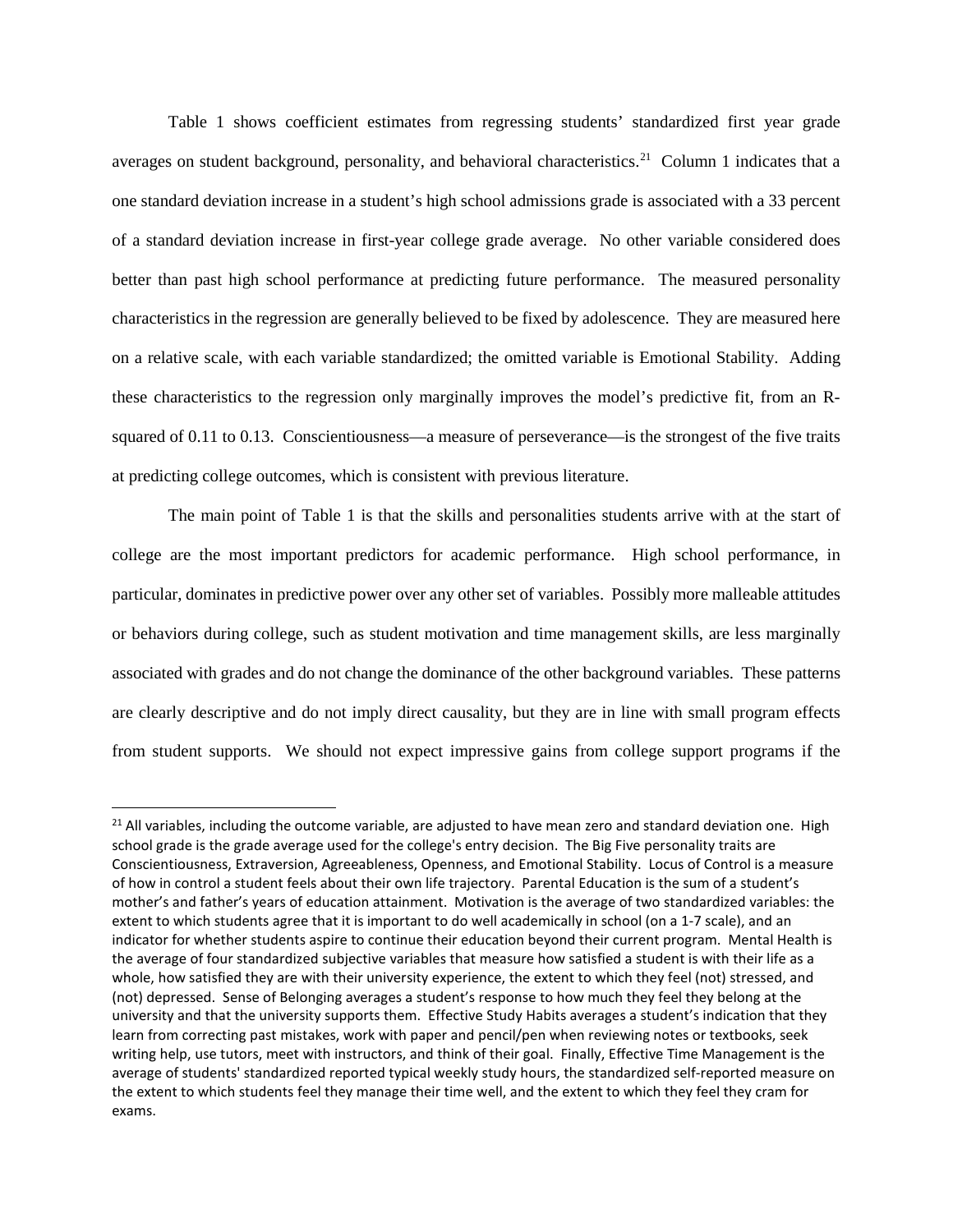characteristics most associated with performance are fixed at the time of entry, or if they have limited scope for change.

### **What do students say?**

To better understand why students struggle and how different policies could help, we could ask students themselves. Economists often prefer quantitative research over qualitative, but the two can be complementary. Asking ASAP participants how they interact with the program might suggest specific mechanisms behind the large estimated effects, or opportunities for cost reduction or further improvements. More generally, trying to better document days in the lives of students could be useful for generating better theories of their decision making.

As an example, my sample of college freshmen were asked several open-ended questions at the end of their first semester while completing an online exercise.<sup>22</sup> The four appendix tables at the end of this article show random responses for non-international first-year economics students who received less than 60 percent during their fall term (below the 15<sup>th</sup> percentile grade for those who completed the course). Their answers help humanize the many real challenges, anxieties, and goals students face.

Table A1 shows random responses to the question: "What have been the biggest challenges to your academic success so far?" The common theme of struggling with time management is striking. By my count, 31 of the 50 responses relate to this difficulty (e.g., "So far, the biggest challenge to my academic success is being able to manage my time wisely and getting the right amount of studying done each day to ensure that I have all the material covered by midterm and final dates."). Other students mention struggling with mental health, lacking focus, and difficulty understanding material. Only one student specifically mentions part-time work as their main challenge.

<span id="page-21-0"></span><sup>&</sup>lt;sup>22</sup> Students were required and encouraged to write thoughtfully—they were not allowed to complete the exercise without writing something in response to each question. Readers can review the actual online survey in more detail a[t https://studentachievementlab.org/.](https://studentachievementlab.org/)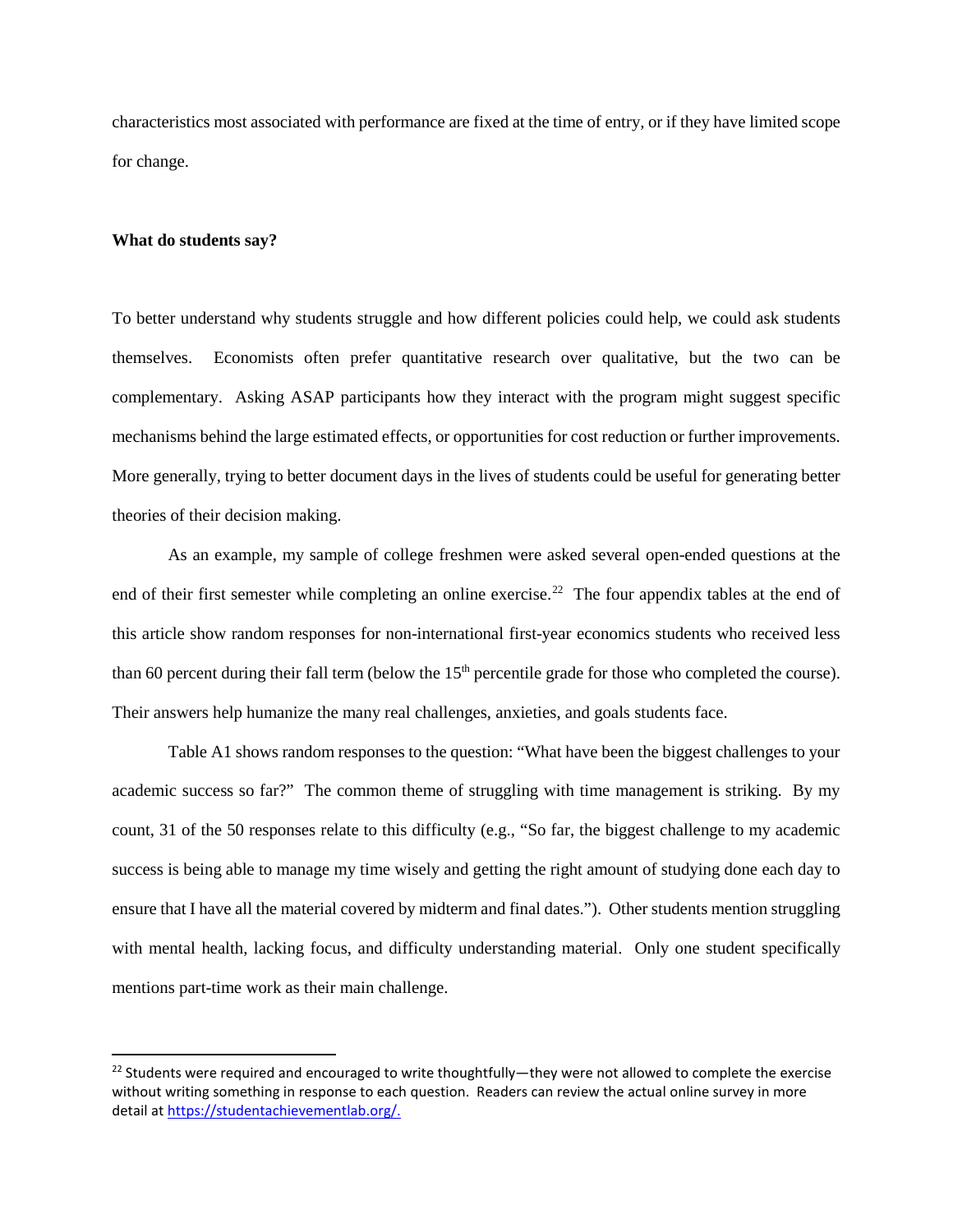Table A2 shows a different set of random responses to the question, "What could the University of Toronto be doing more to help?" Interestingly, the most common response (9 of the 25 listed) is nothing (e.g., "I think the college is doing fine and I don't think there is much more it can do." Many students acknowledge the student support services the university already makes available, essentially saying, 'it's not you; it's me'. Others suggest more one-on-one tutoring, workshops about time management and stress reduction (which the university actually already has), and more office hours. A couple of students also suggest that the university convey a more welcoming, less stressful environment.

I then asked poorly performing students what they could be doing more to help themselves (specifically, "What are you thinking of trying differently to help?". Table A3 lists 25 random responses. Not surprisingly, about half of them relate to improving time management, especially studying (e.g., "I am thinking of studying more often on a daily basis and studying more in advance for my tests and assignments"). Two students specifically suggest cutting hours of paid work. The majority of responses relate to either studying more or studying more effectively. Notably, only four students express plans to access additional student support or assistance.<sup>[23](#page-22-0)</sup>

The open-ended questions clearly point to time management as a key challenge for many poorly performing students. To investigate further, we asked first-year economics students to report before the start of the winter semester their study time intentions and, by the middle of the winter semester, their actual study time during a typical school week (without an immediate midterm or final exam deadline). Figure 1 illustrates kernel density estimates of these two variables both for a sample of students with fall term grade averages less than 60 percent (those generally below the 15<sup>th</sup> percentile), and a sample with grade averages greater than 80 percent (those generally above the  $75<sup>th</sup>$  percentile).<sup>24</sup> The dashed lines indicate planned

<span id="page-22-0"></span> $^{23}$  This is in line with Beattie (2019), who shows very low-performing students are significantly less likely to access free (but voluntary) college resources than high-performing ones.

<span id="page-22-1"></span><sup>&</sup>lt;sup>24</sup> The sample is first-year economics students from the University of Tornto in 2018-19 who completed two required surveys during the course as a grade requirement—one near the end of the fall term, when students were asked about their target weekly study hours the following semester during a typical week (with no immediate midterms or exams); the other done during the middle of the winter semester, asking students about their comparable actual weekly hours of study.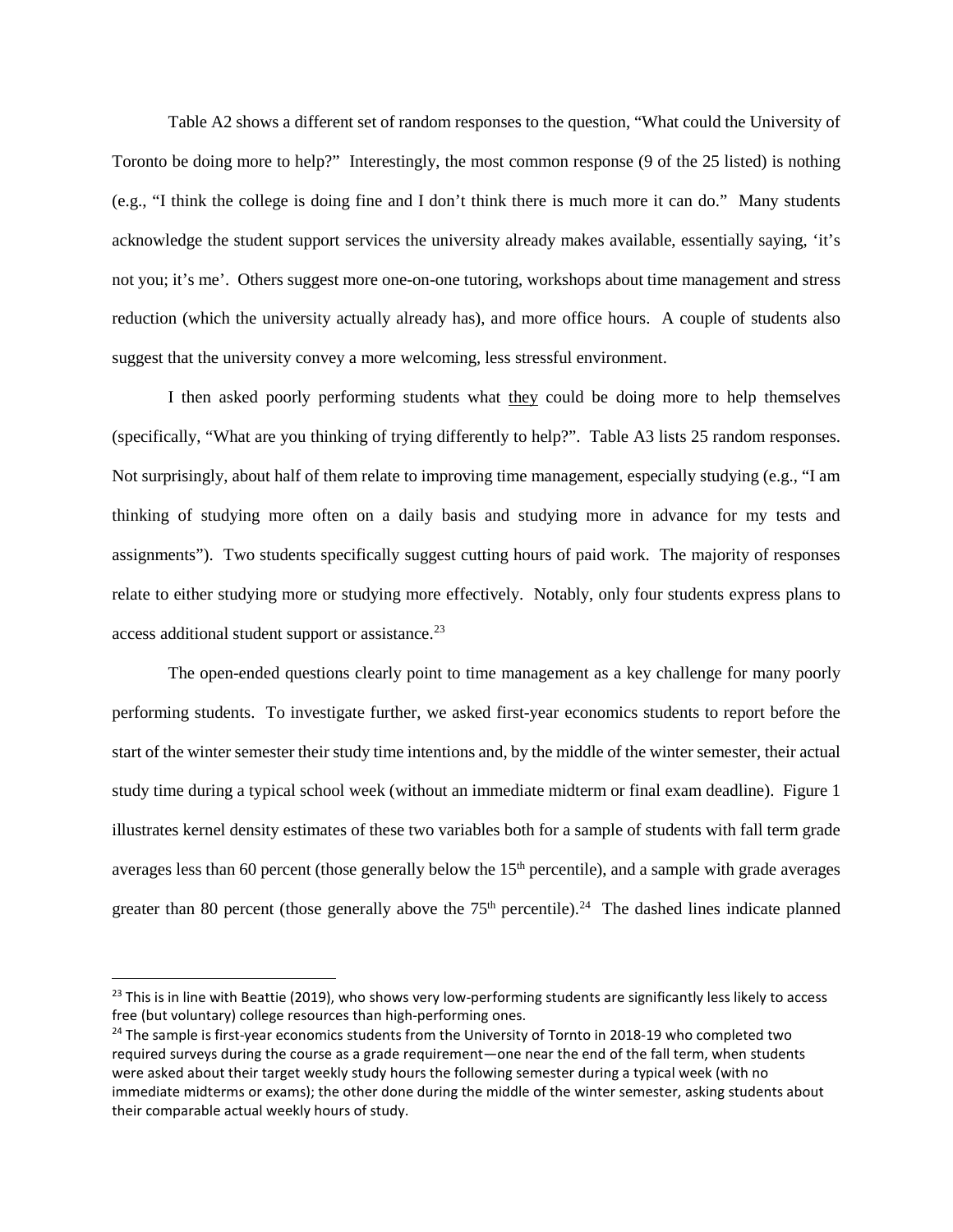weekly studying. The differences between low and high performers lie mainly in the right tails. About half of high performing students plan to study at least 25 hours a week over all courses compared to 30 percent of low performing students. The continuous lines outline the distributions of actual reported studying. Not surprisingly, actual studying tends to be less than planned. Let's call this difference procrastination, but note that deviations could also happen from poor planning, distraction, or unexpected circumstances. Low and high performers procrastinate at about the same rate—5 to 6 hours a week, on average. Some caution is needed with these values due to possible measurement errors and being self-reported. Nevertheless, they suggest two interesting patterns: 1) Low- and high-achievers differ more by the amount they plan to study than by the amount they procrastinate; 2) Many students—even some who end up doing well—report actually studying very little outside of midterms and exams.

Low-performing students admit to time management problems and procrastination, but even when asked to plan their hours in advance, they often set low goals. Again, it is interesting to ask why. At the beginning of the 2018 fall term, students taking the economics warm-up exercise entered the number of weekly hours they planned to study for all of their courses during a typical week outside of midterms and exams. Many college administrators and faculty recommend two or three hours of study for each hour a student spends in class, implying 25 to 35 hours of effort outside of class for someone enrolled full-time (there is a reason they call it 'full-time' enrolment).

If students entered a plan with fewer than 15 hours of routine study, we asked "[W]e'd like to better understand how and why you decided on this number. Is it because you did not expect to gain much from studying more, or because you did not think you would have enough time, or some other factor? Please share your thoughts in a paragraph or two." Table A4 lists 25 of these responses among those who eventually ended up with a fall grade average less than 60 percent. A majority said they felt their target was fair and reasonable. Some justified their answer based on their successful high school experience; others said they wanted to leave room for sports, extracurricular activities, and friends. Very few of these students anticipated doing so poorly and none said they felt constrained from work. In fact, about half said they were intending to complete graduate studies in the future, 58 percent expected to receive above average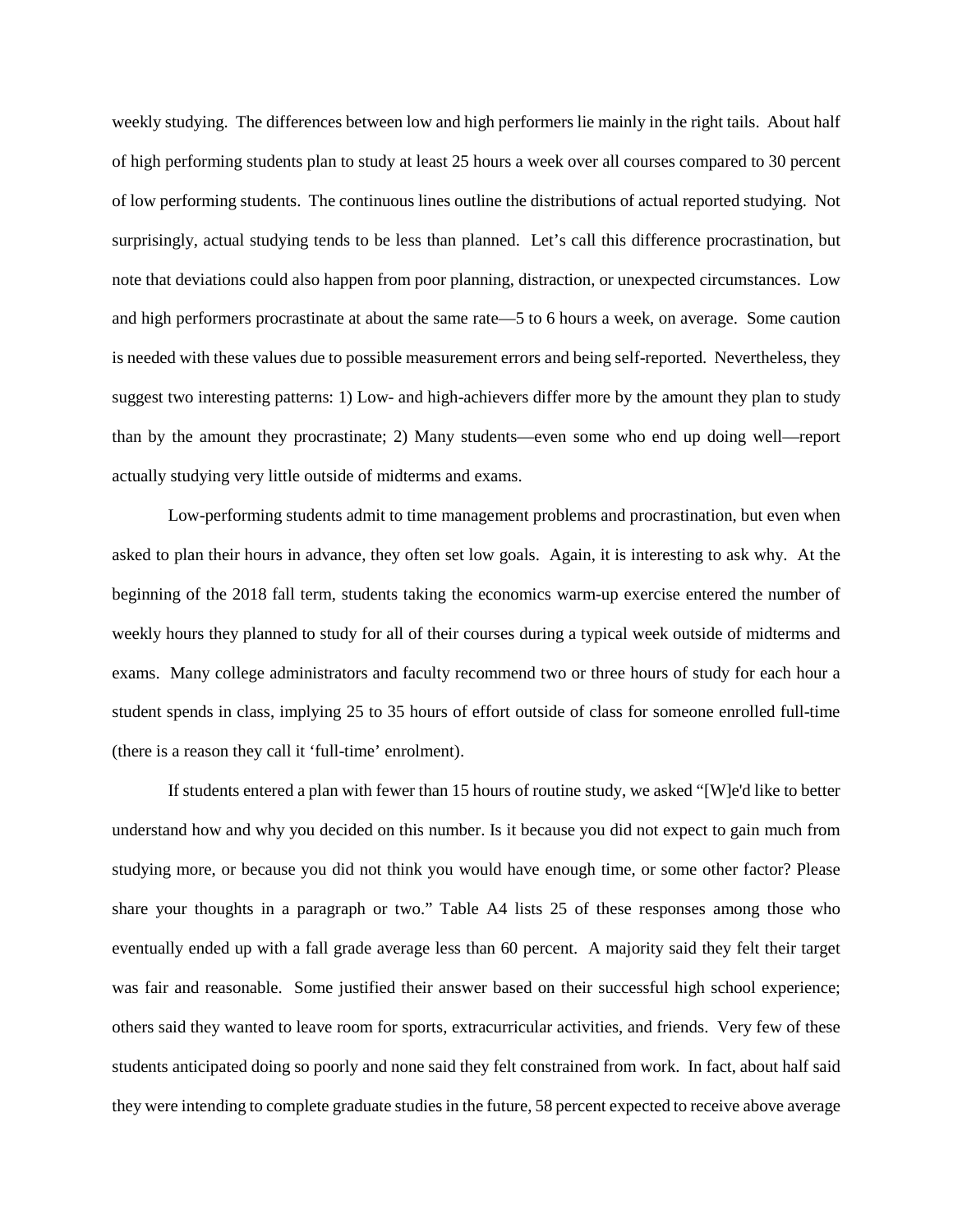fall grades, and the average expected economics grade was 76 percent. It seems as though these students had the wrong reference point for sufficient study time. By the end of the semester, though, Uros Petronijevic and I (2019) show that these kinds of students update their academic expectations downwards, but rather than respond by planning to study more, they tend to accept their academic fate and plan to study about the same the following semester.

#### **Interventions to improve time management**

The responses above suggest college freshman might benefit specifically from interventions that try to motivate them to study more, and help them with time management. Over the last two years, my colleagues and I tried such an experiment using online exercises and virtual coaching. Treated college freshman were shown graphs and asked to read anecdotal stories affirming large academic benefits from studying at least 20 routine study hours each week. They were then guided through planning a general weekly schedule that included classes and sufficient study time. We made it possible for participants to download their schedule onto their electronic calendars and phones. We followed up by sending weekly email and text reminders about study sessions and upcoming tests. Treated students were also offered coaching by experienced upper year peers. Coaches sent weekly study tips through SMS text messages 'check-in' messages to ask participants about their experiences, challenges and ask questions. We also designed a smaller program with face-to-face coaching instead of through SMS. Treated students received a different online exercise emphasizing more general study advice, plus encouragement to meet each week with an experienced peer coach. Oreopoulos and Petronijevic (2019) provide more details.

Table 2 shows estimated treatment effects from the online plus virtual or face-to-face coaching programs compared to a randomly selected control group that received only an online personality test. The first three columns show results for the full sample of first-year economics students that were required and completed the warm-up exercise. The last columns show results for the sub-sample with high school admissions grades below the bottom quartile (less than 80 percent). As highlighted earlier in Table 1, these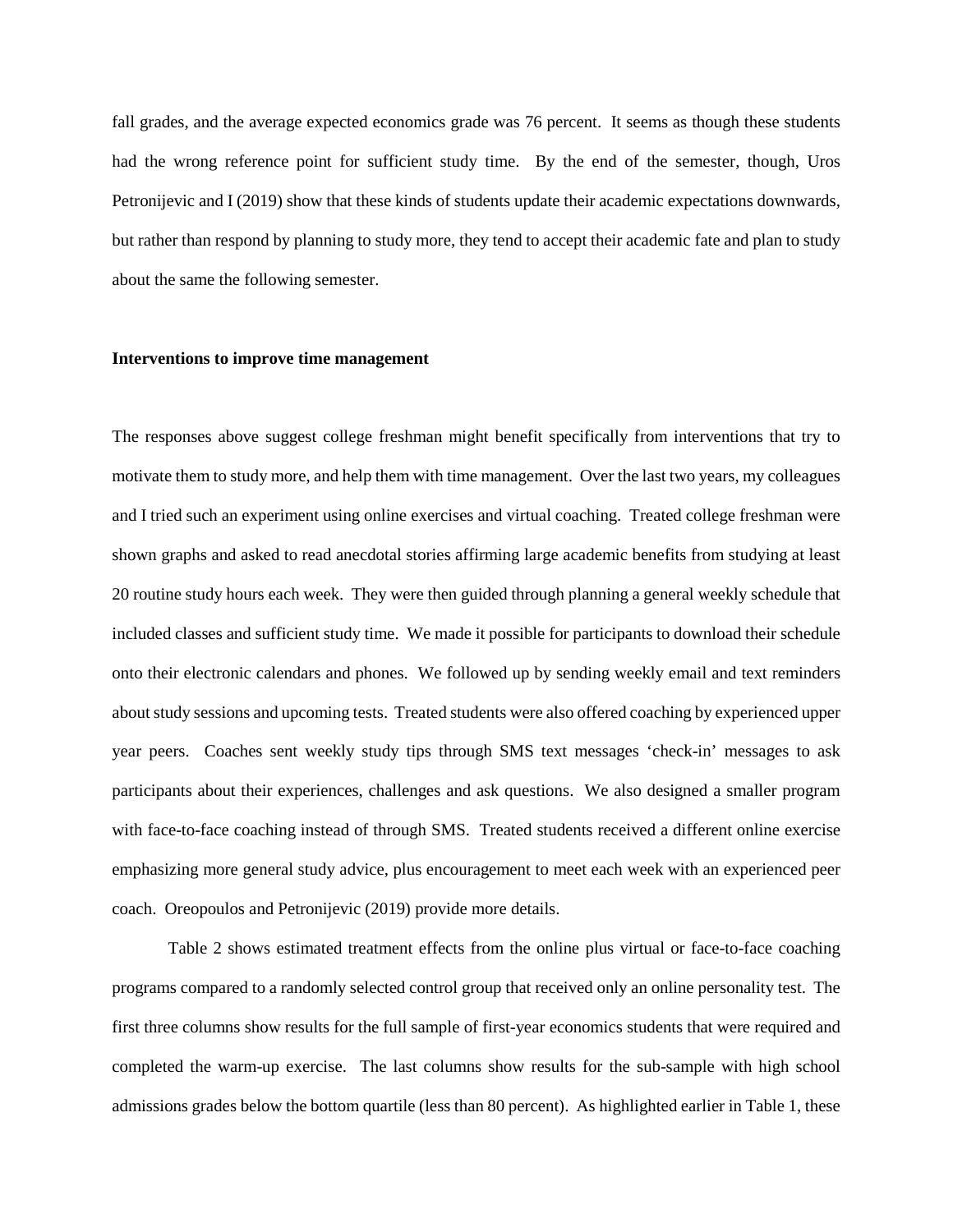students are more at risk of performing poorly. The table generally shows no significant effects. For example, average fall-term grades for the full-sample control group is 68.8 percent, compared to 68.5 for the time-management online and virtual coaching treatment, and 68.4 percent for the online study advice and face-to-face coaching treatments. Null effect estimates also arise when looking at year 1 credits earned and persistence into year 2. We also find null effects for the more at-risk group of first-year students from the bottom high school grade quartile. The one exception is a significantly positive estimated effect on year 2 persistence, which seems more likely due to statistical chance out of the 16 estimated effects than a finding worth getting excited about.

My main point of this analysis is to demonstrate the difficulty of designing programs to help college success. Based on MCW's recommendations for encouraging more structure and adding more student support, and my survey results above showing key challenges with time management, I think we should have expected detecting at least small effects from either program. Not finding any effects on the target outcomes is discouraging, but in line with other 'lighter touch' college program evaluations that find minimal or no impacts. More intensive interventions with mandatory supports or more expensive personal supports may be required for making a meaningful difference to college performance indicators.

### **IV. Conclusion**

Holzer and Baum's recent book, 'Making College Work,' provides an excellent up-to-date review of higher education policy. Administrators looking for a comprehensive set of facts spanning from admissions to graduation to career will find it in MCW. Researchers seeking an up to date summary of current higher education policy studies, along with perceptive interpretation, will also value MCW. Finally, policy makers looking for a menu of options to consider for improving college attainment, especially for disadvantaged youth, can use MCW as a comprehensive reference.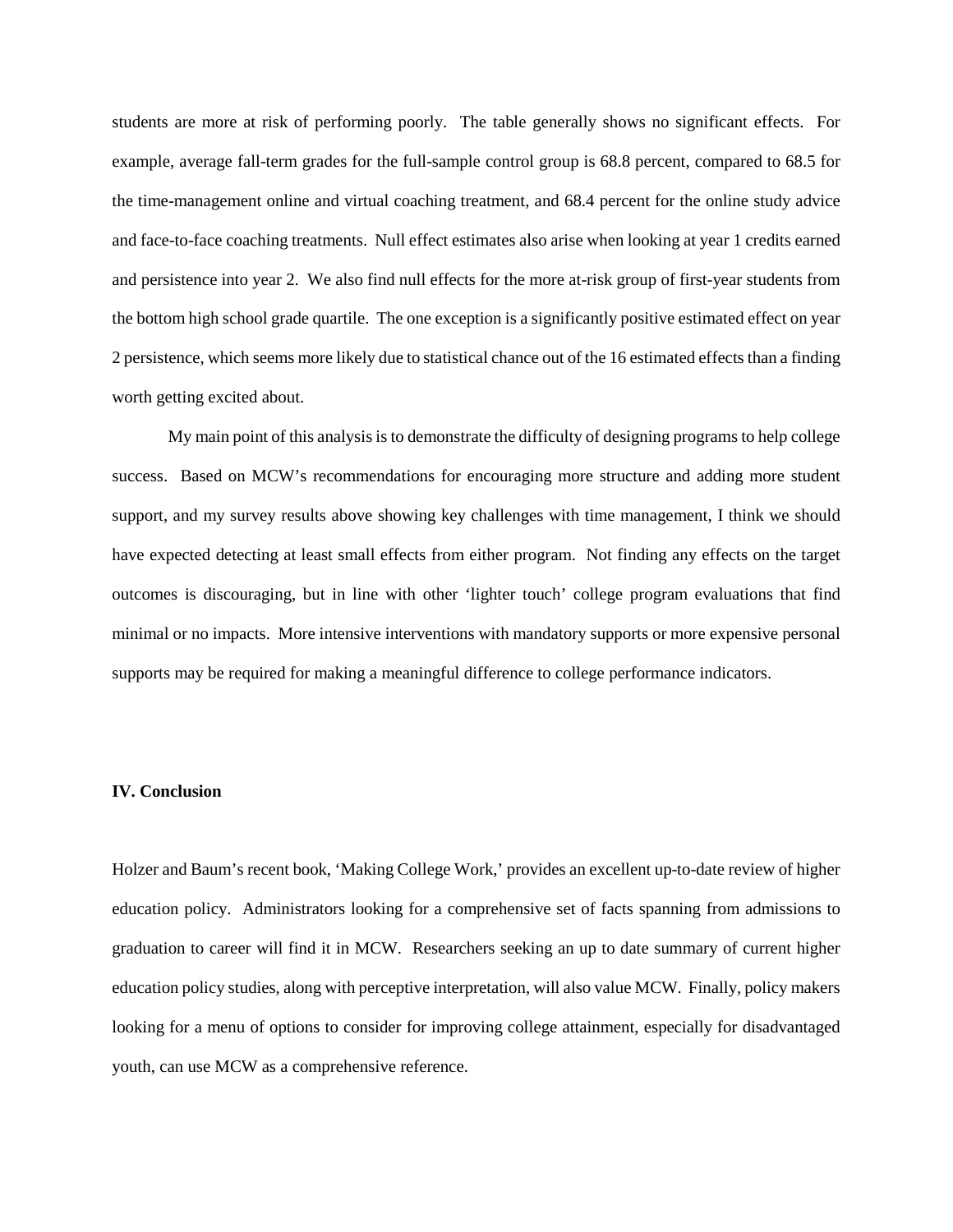I agree with much of the book's commentary, including its healthy dose of cautious optimism and acknowledgement that the problem of low completion rates in college will be difficult to solve. The consistent positive impacts from many comprehensive student support programs, such as the doubling of completion rates from the Accelerated Study in Associates Programs, may signal the kind of change we can hope for at a larger scale. These programs, however, are unrealistically too expensive. There may be room for lowering costs by incorporating new technologies, or triaging the most at-risk, or leveraging more experienced students to help younger students in a 'pay-it-forward' kind of way. Still, I find it concerning that more than half of treated ASAP students did not complete their academic programs, despite the envelope of guided structure, support, and incentives that they received.

Simplifying processes and encouraging students to complete one-time actions, such as filling out an application, selecting courses, or attending a workshop, are promising recommendations, backed up by a consensus of credible research. I am more skeptical about the promise of using these approaches to foster motivation and more continuous behavior, such as studying for improving longer term college success. The credible evidence of many college programs that MCW cites often indicates little or no long-term impact, including my own evaluation, mentioned above, of trying to nudge freshmen towards more effective study. Deeper operational change, such as improved teacher quality or pedagogy, may be needed. I am not aware of research that outlines how to credibly go about implementing systematic classroom reform, let alone test its benefits.

We may benefit by considering how to improve college preparation in order to improve college success. MCW makes the case that preparation goes only so far in determining worse college outcomes: "Weaker academic preparation among disadvantaged students is clearly a major explanation of these differences. But other factors contribute to their lower completion rates as well, including a lack of clear goals and direction, financial barriers, poor information and social capital, and pressure to work full time or deal with crises while supporting families." (P55). Some of these other factors may be relevant, but expensive to address. My experience is that it remains difficult to influence goals and motivation, build social capital, address family and relationship issues, and address weak preparation from within colleges.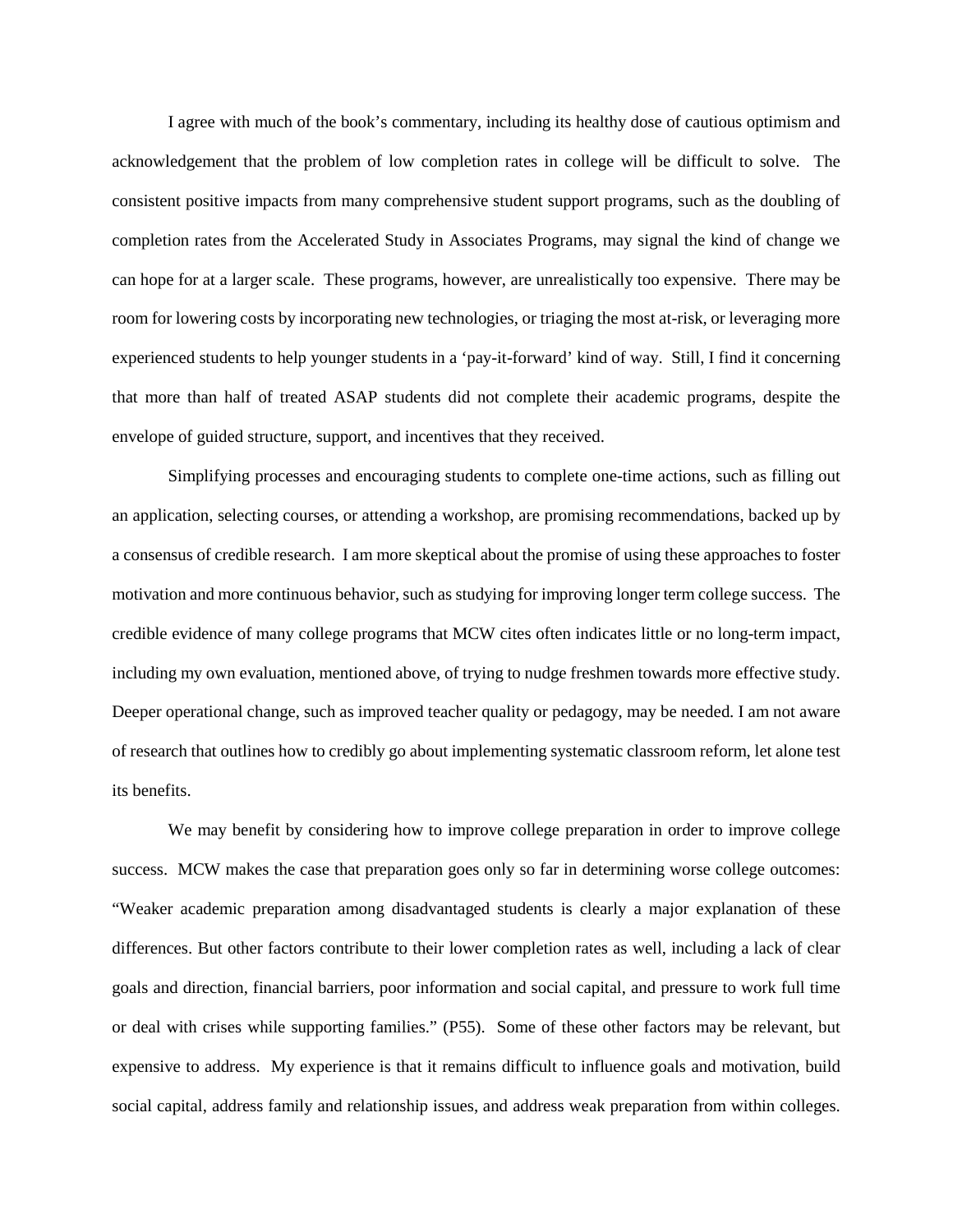In my opinion, making mandatory some existing services, such as application assistance and advice, proactive tutoring and advising, and career planning support, has the most immediate potential.

College success should not be defined solely by degree attainment, or even grade achievement. We must better understand how colleges add value and improve skills. A growing number of researchers rightfully worry that many college graduates benefit more from differentiating themselves from those without a degree than from acquiring long-lasting labor market skills. Qualitative and quantitative research investigating student decision making, learning in college, and what employers value in graduates, will improve our recommendations for how students and society can make the most out of the college experience.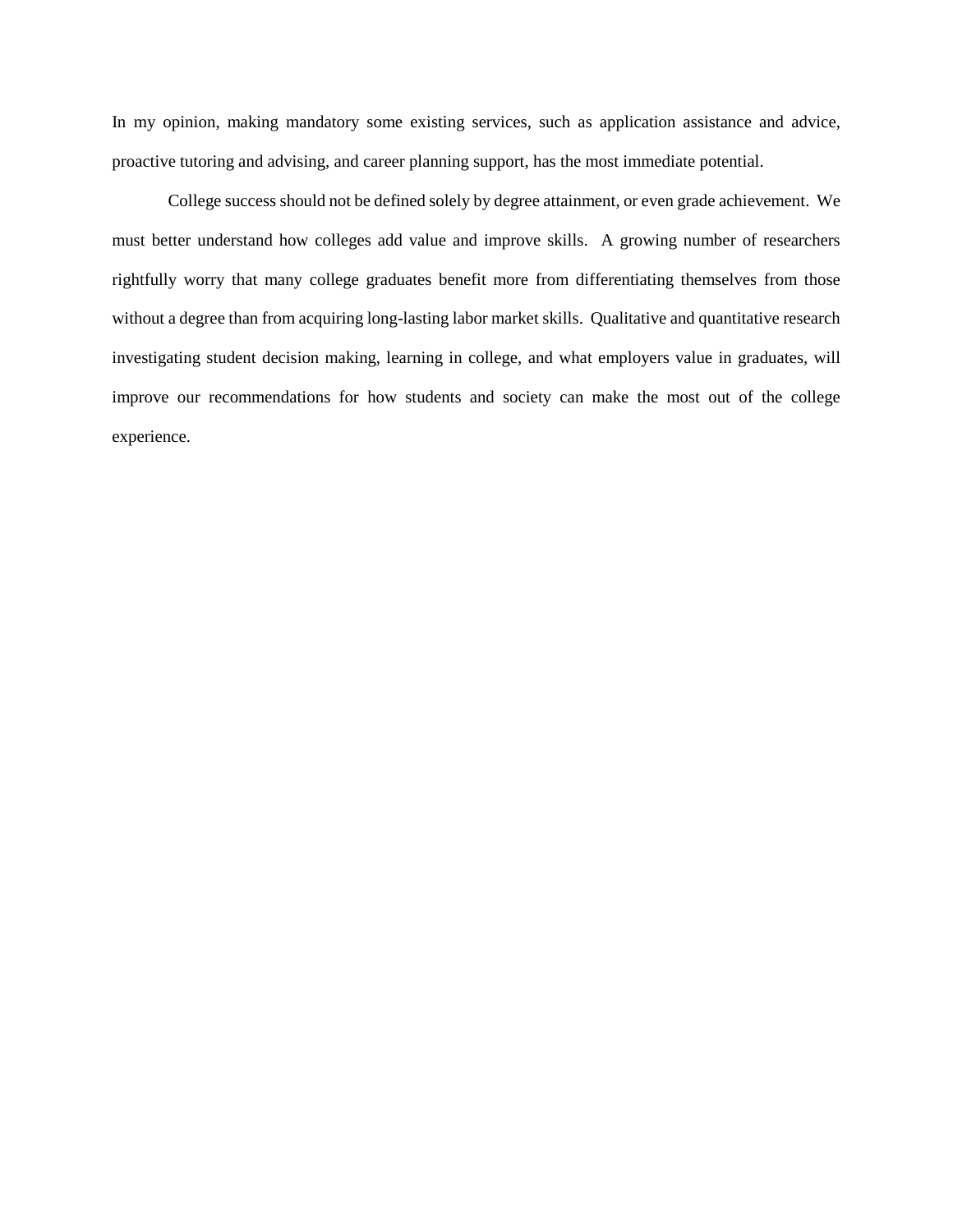# **References:**

Adams, "Remediation Higher Education's Bridge to Nowhere" [https://www.insidehighered.com/sites/default/server\\_files/files/CCA%20Remediation%20ES%20FINAL.](https://www.insidehighered.com/sites/default/server_files/files/CCA%20Remediation%20ES%20FINAL.pdf) [pdf](https://www.insidehighered.com/sites/default/server_files/files/CCA%20Remediation%20ES%20FINAL.pdf)

Altonji, J.G., E. Blom, and C. Meghir, "Heterogeneity in Human Capital Investments: High School

Altonji, Joseph G., and Seth D. Zimmerman (2017). "The Costs of and Net Returns to College Major," NBER Working Paper #23029.

Angrist, Joshua D., Parag A. Pathak, and Christopher R. Walters (2013). "American Economic Journal: Applied Economics, Vol. 5, No. 4, pp. 1-27.

Backes, Benjamin, harry J. Holzer, and erin Dunlop Velez (2014). "Is It Worth It? Postsecondary Education and Labor Market Outcomes for the Disadvantaged," IZA Working Paper #8474.

Bailey, T., Jaggers, S. S., and Jenkins D. (2013). Redesigning America's community colleges: A clearer path to student success. Cambridge, Ma.: Harvard University Press.

Barr, Nicholas, Bruce Chapman, Lorraine Dearden, and Susan Dynarski (2019). "The US college loans system: Lessons from Australia and England," Economics of Education Review, Vol. 71, pp. 32-48.

Barrow, Lisa, and Ofer Malamud (2015). "Is College a Worthwhile Investment?" The Annual Review of Economics, Vol. 7, pp. 519-555.

Belfield, Clive, and Thomas Bailey (2017). "The Labor Market Returns to Sub-Baccalaureate College: A Review," CAPSEE Working Paper.

Bettinger, Eric P., and Rachel B. Baker (2014). "The Effects of Student Coaching: An Evaluation of a Randomized Experiment in Student Advising," Educational Evaluation and Policy Analysis, Vol. 36, No. 1, pp 3-19.

Bettinger, Eric, Bridget Long, Philip Oreopoulos, and Lisa Sanbonmatsu. "Helping Complete College Financial Aid Applications: Evidence from a Randomized Trial with H&R Block" Quarterly Journal of Economics, Vol. 127 (2012), Issue 3, pp. 1205-1242

Chabrier, Julia, Sarah Cohodes, and Philip Oreopoulos. 2016. "What Can We Learn from Charter School Lotteries?" Journal of Economic Perspectives, 30 (3): 57-84.

Denning, Jeffrey T., Benjamin M. Marx, and Lesley J. Turner (2019). "ProPelled: The Effects of Grants on Graduation, Earnings, and Welfare," American Economic Journal: Applied Economics, vol. 11, No. 3, pp. 193-224.

Dynarksi, Susan, C.J. Libassi, Katherine Michelmore, and Stephanie Owen (2018). "Closing the Gap: The Effect of a Targeted, Tuition-Free Promise on College Choices of High-Achieving, Low-Income Students," NBER Working Paper #25349.

Escueta, Maya, Vincent Quan, Andre Joshua Nickow, and Philip Oreopoulos (2017). "Education Technology: An Evidence-Based Review," NBER Working Paper #23744.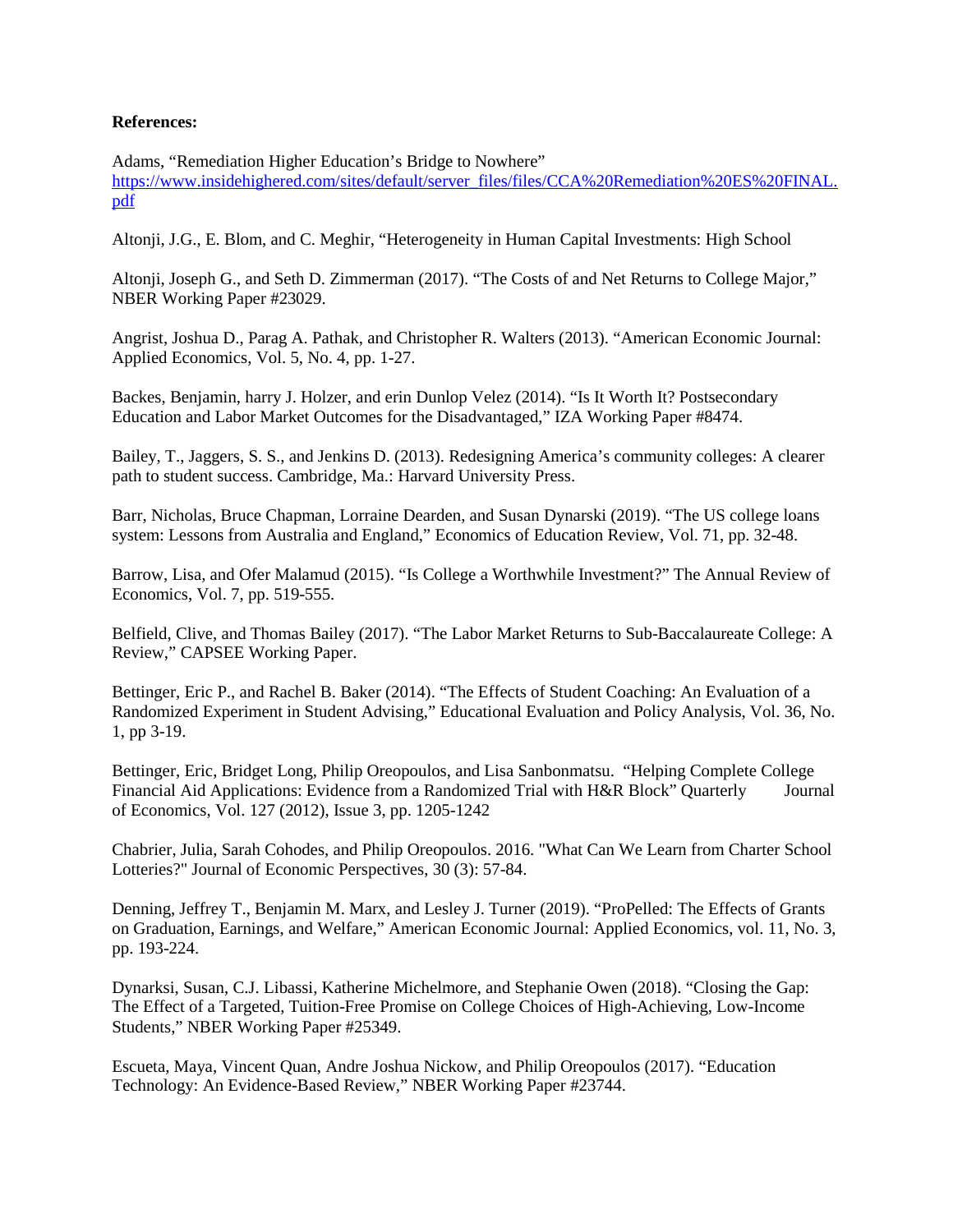Field, Kelly (June 3, 2018). "A Third of Your Freshmen Disappear. How Can You Keep Them?" The Chronicle of Higher Education.

Graham Beattie, Jean-William P. Laliberté, Catherine Michaud-Leclerc, Philip Oreopoulos, What sets college thrivers and divers apart? A contrast in study habits, attitudes, and mental health, Economics Letters, Volume 178, 2019, Pages 50-53.

Hastings, Justine s., Christopher A. Neilson, and Seth D. Zimmerman (2014). "Are Some Degrees Worth More than Others? Evidence fromCollege Admission Cutoffs in Chile," NBER Working Paper #19241.

Holzer, Harry J., and sandy Baum (2017). "Making College Work: Pathways to Success for Disadvantaged Students," The Brookings Institution, Washington D.C.

Horn, L., and Skomsvold, P. (2011). Community college student outcomes: 1994-2009. Washington, DC: U.S. Department of Education, National Center for Education Statistics.

Jaggars, S. S., and Stacey, G. W. (2014). What We Know about Developmental Education Outcomes. Research Overview. Community College Research Center, Columbia University Teacher's College.

Jenkins, D., & Fink, J. (2016). Tracking Transfer: New Measures of Institutional and State Effectiveness in Helping Community College Students Attain Bachelor's Degrees. New York: Community College Research Center, Teachers College, Columbia University.

Kirkeboen, Lars J., Edwin Leuven, and Magne Mogstad (2016). "Field of Study, Earnings, and Self-Selection," Quarterly Journal of Economics, Vol. 131, Issue 3, August 2016. Pp. 1057-1111.

Lange, Fabian, and Robert Topel (2006). "The Social Value of Education and Human Capital," Chapter 8 in Handbook of the Economics of Education, Volumn 1, pp. 459-509.

Lange, Fabian (2007). "The Speed of Employer Learning," Journal of Labor Economics, Vol. 25, No. 1 (January 2007), pp. 1-35

Lavecchia, Adam M., Philip Oreopoulos, and Robert S. Brown (forthcoming). "Long-run Effects from Offering Comprehensive Student Support Outside the Classroom: Evidence from Pathways to Education," American Economic Review Insights.

Lochner, Lance, and Alexander Monge-Naranjo (2012). "Credit Constraints in Education," Annual Review of Economics, Vol. 4, pp. 22-256.

Lovenheim, Michael F. (2011). "The Effect of Liquid Housing Wealth on College Enrollment," Journal of Labor Economics, Vol. 29, No. 4, pp. 741-771.

Managan, K. (2017). Cal State's Retreat from Remediation Stokes Debate on College Readiness. The Chronicle of Higher Education. Retrieved October 15, 2017, from [https://www.huffingtonpost.com/bizzy](https://www.huffingtonpost.com/bizzy-emerson/the-stigma-about-going-to-community-college-that-no-one-talks-about_b_7606884.html)emerson/the-stigma-about-going-to-community-college-that-no-one-talks-about b 7606884.html.

Marx, Benjamin M., and Lesley J. Turner (2017). "Student loan Nudges: Experimental Evidence on Borrowing and Educational Attainment," NBER Working Paper #24060.

NCES (National Center for Education Statistics) (2017). Digest of Education Statistics. Washington, D.C.: U.S. Dept. of Education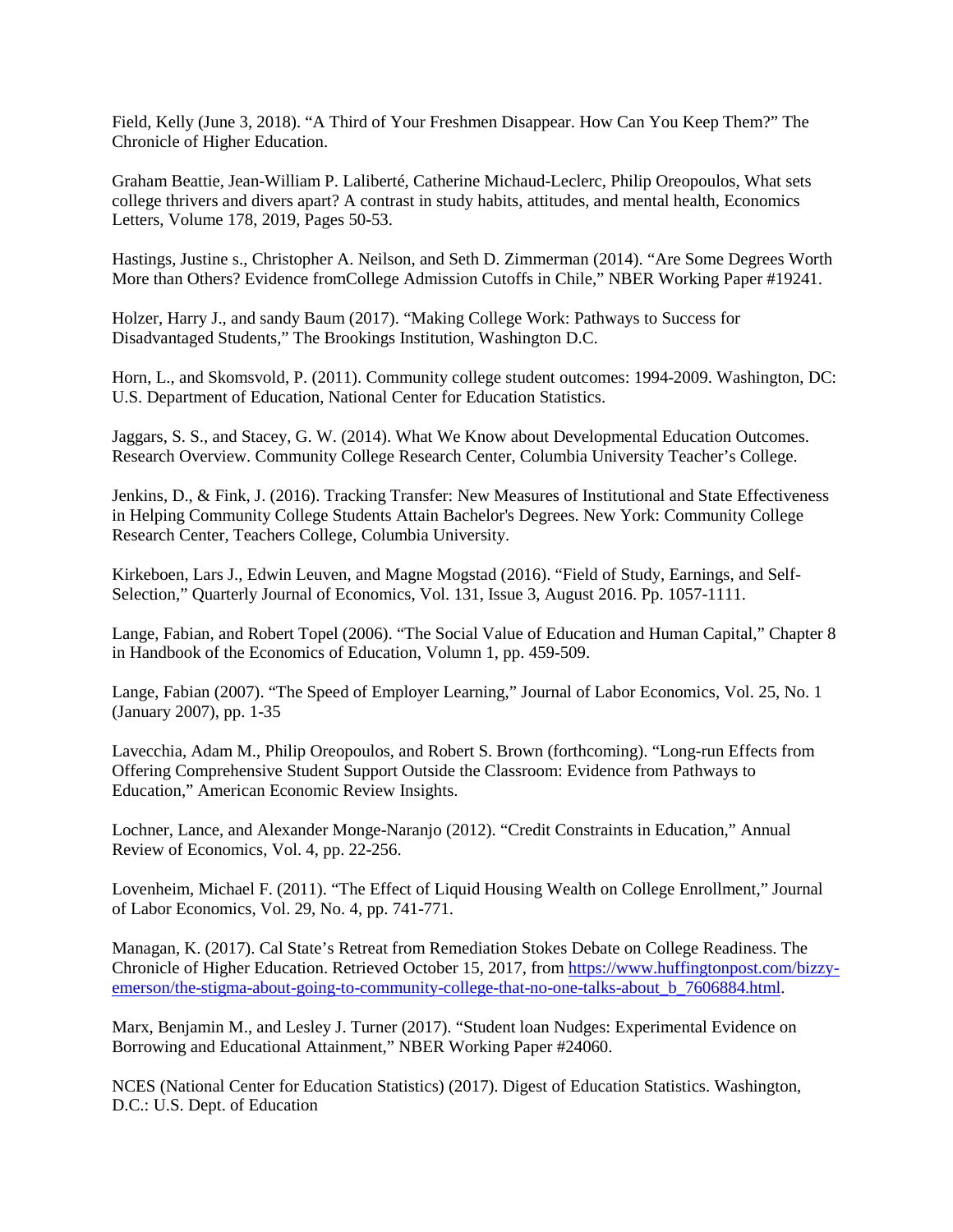Oreopoulos, Philip and Uros Petronijevic (2013). "Who Benefits from College? A Review of Research on the Returns to Higher Education," The Future of Children, Vol. 23, No. 1, pp. 41-65.

Oreopoulos, Philip, and Reuben Ford (2019). Keeping College Options Open: A Field Experiment to Help All High School Seniors Through the College Application Process," Journal of Policy Analysis and Management, Vol. 38(2) pp. 299-329.

Oreopoulos, Philip, and Uros Petronijevic (2013). "Making College Worth It: A Review of Research on The Returns to Higher Education," NBER Working Paper #19053

Oreopoulos, Philip, and Uros Petronijevic (2019). "The Remarkable Unresponsiveness of College Students to Nudging and What We Can Learn from It," NBER Working Paper #26059.

Ost, Ben, Weixiang Pan, and Douglas Webber (2018). "The Returns to College Persistence for Marginal Students: Regression Discontinuity Evidence from University Dismissal Policies," Journal of Labor Economics, vol. 36, no. 3, pp. 779-805.

Page, L. C. & Gehlbach, H. (2017). How an artificially intelligent virtual assistant helps students navigate the road to college. AERA Open,  $3(4)$ ,  $1 - 12$ .

Scott-Clayton, Judie (2015). "The Shapeless River: Does a Lack of Structure Inhibit Students' Progress at Community Colleges?" in Baum, S., Castleman, B., & Schwartz, S. (eds.). Decision Making for Student Success: Behavioral Insights to Improve College Access and Persistence. London: Routledge.

Solis, Alex "Credit Access and College Enrollment," Journal of Political Economy 125, no. 2 (April 2017): 562-622.

Spence, Michael (1973). "Job Market Signaling," Quarterly Journal of Econmics, Vol. 87, No. 3 (August 1973), pp. 355-374.

Zimmerman, Seth D. (2014). "The Returns to College Admission for Academically Marginal Students," Journal of Labor Economics, Vol. 32, No. 4, pp. 711-754.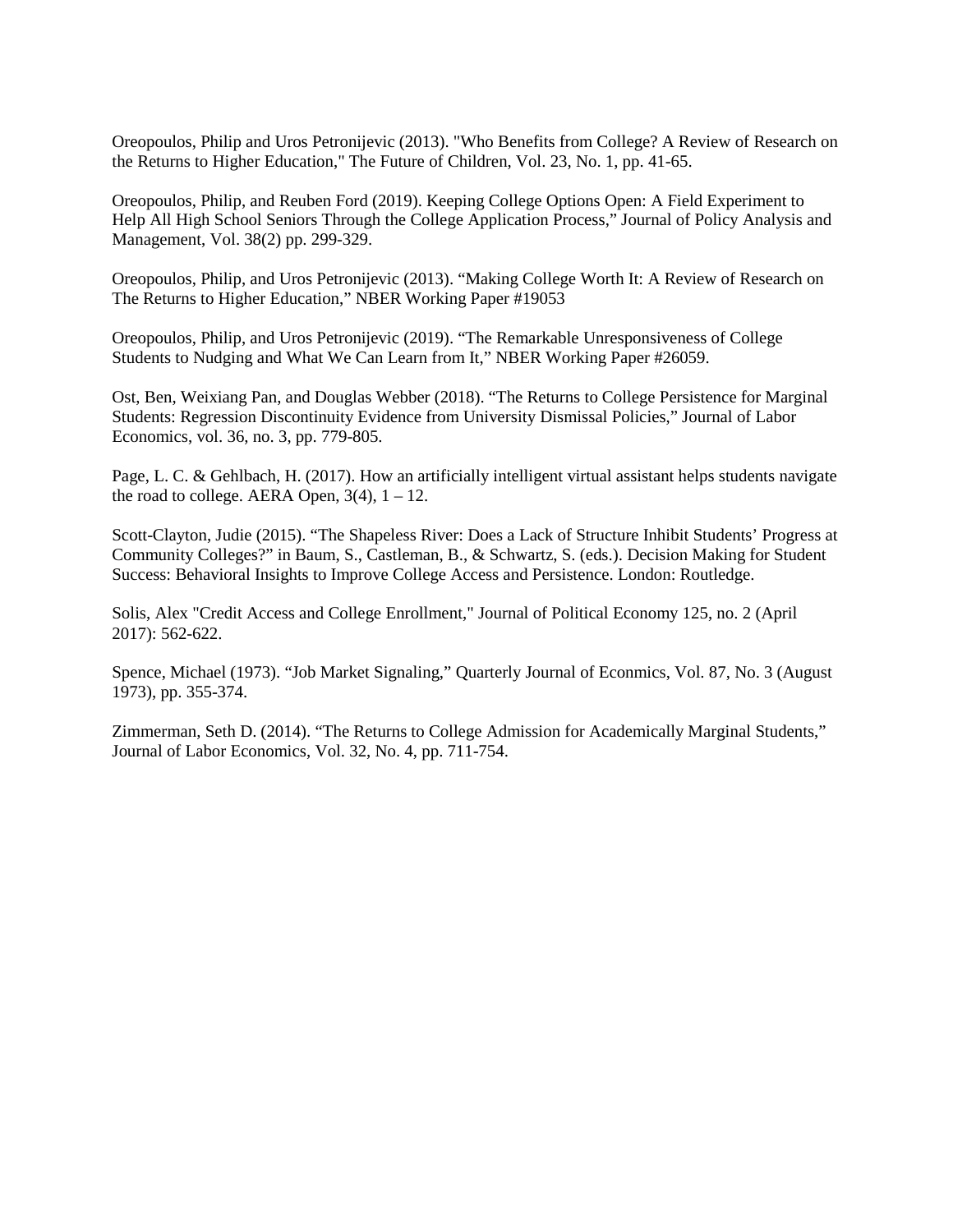# **Figure 1**





**Notes:** The sample is first year economics students from the University of Toronto in 2018-19 who completed two required surveys during the course (as a grade requirement). The dark dashed line indicates the kernel density estimate of target general weekly study hours in the next Winter semester for students with a Fall-Term average less than 60 percent, surveyed in late November 2018 to February 2019. The dark solid line indicates the corresponding actual general weekly study hours reported by these low-performing students. The light dashed and solid lines display the target and actual general weekly study hours for students with Fall-Term averages greater than 80 percent respectively.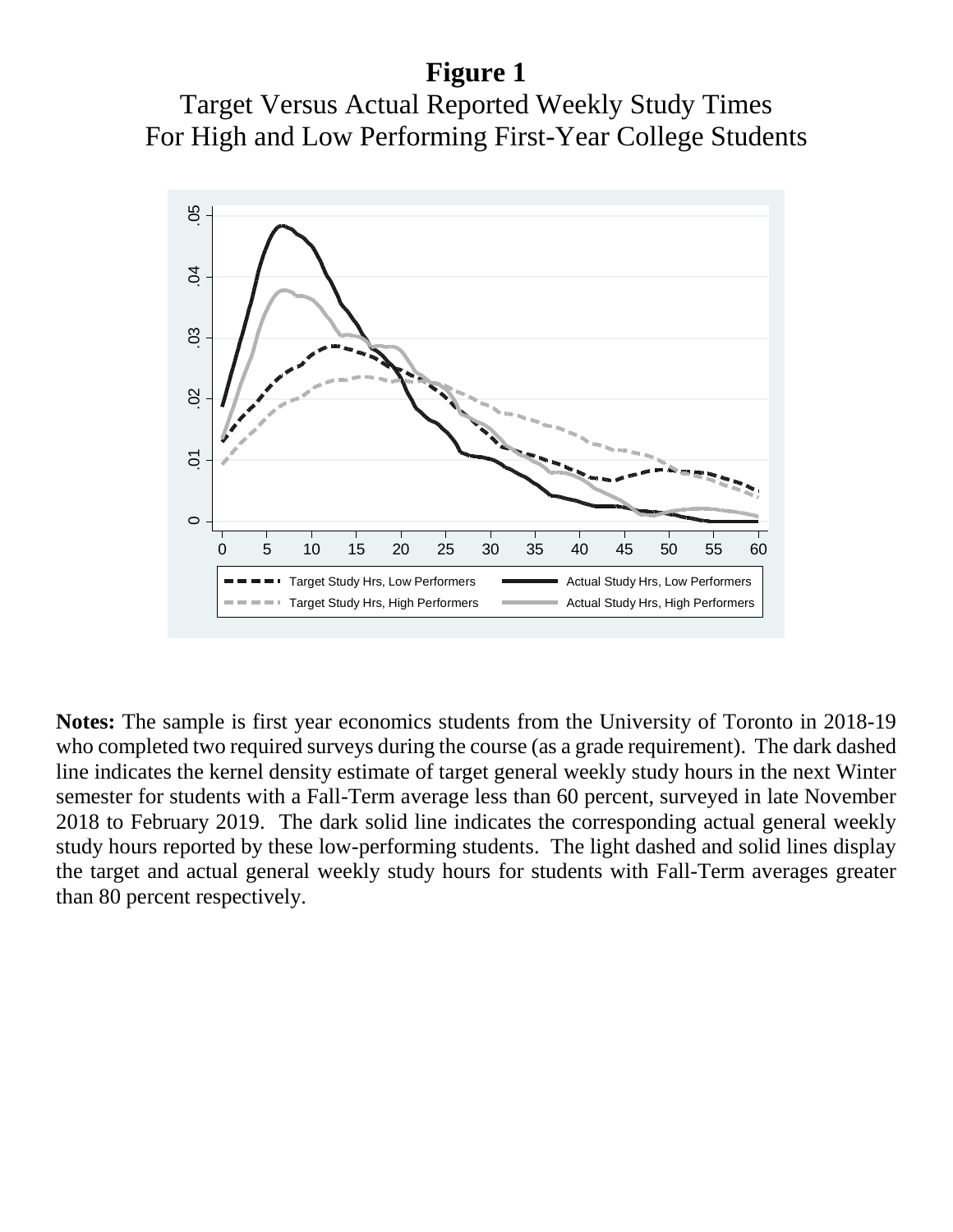| <b>Predictor Variables</b><br>(all with mean 0, std 1) | Estimated Coefficients from Regressing Standardized First Year Grade Average on Predictor Var.<br>[Standard Errors in Square Brackets] |                          |                        |                        |                        |                        |                        |  |
|--------------------------------------------------------|----------------------------------------------------------------------------------------------------------------------------------------|--------------------------|------------------------|------------------------|------------------------|------------------------|------------------------|--|
| <b>High School Grade</b>                               | 0.328<br>$[0.027]$ ***                                                                                                                 | 0.313<br>$[0.028]$ ***   | 0.313<br>$[0.027]$ *** | 0.3<br>$[0.027]$ ***   | 0.3<br>$[0.027]$ ***   | 0.303<br>$[0.027]$ *** | 0.297<br>$[0.027]$ *** |  |
| <b>Consientiousness</b>                                |                                                                                                                                        | 0.178<br>$[0.037]$ ***   | 0.137<br>$[0.037]$ *** | 0.176<br>$[0.037]$ *** | 0.176<br>$[0.037]$ *** | 0.165<br>$[0.037]$ *** | 0.133<br>$[0.038]$ *** |  |
| <b>Extraversion</b>                                    |                                                                                                                                        | 0.097<br>$[0.036]$ ***   | 0.066<br>$[0.036]$ *   | 0.104<br>$[0.036]$ *** | 0.104<br>$[0.036]$ *** | 0.093<br>$[0.036]$ **  | 0.087<br>$[0.036]$ **  |  |
| <b>Agreeableness</b>                                   |                                                                                                                                        | $0.1\,$<br>$[0.032]$ *** | 0.069<br>$[0.032]$ **  | 0.107<br>$[0.032]$ *** | 0.107<br>$[0.032]$ *** | 0.103<br>$[0.032]$ *** | 0.102<br>$[0.032]$ *** |  |
| <b>Openess</b>                                         |                                                                                                                                        | 0.147<br>$[0.034]$ ***   | 0.103<br>$[0.034]$ *** | 0.145<br>$[0.034]$ *** | 0.145<br>$[0.034]$ *** | 0.142<br>$[0.034]$ *** | 0.144<br>$[0.034]$ *** |  |
| <b>Locus of Control</b>                                |                                                                                                                                        | 0.045<br>[0.029]         | 0.026<br>[0.029]       | 0.001<br>[0.028]       | 0.001<br>[0.028]       | 0.002<br>[0.028]       | 0.001<br>[0.028]       |  |
| <b>Parental Education</b>                              |                                                                                                                                        | 0.045<br>[0.028]         | 0.031<br>[0.027]       | 0.025<br>[0.027]       | 0.025<br>[0.027]       | 0.023<br>[0.027]       | 0.018<br>[0.027]       |  |
| <b>Motivation</b>                                      |                                                                                                                                        |                          | 0.162<br>$[0.028]$ *** | 0.154<br>$[0.028]$ *** | 0.154<br>$[0.028]$ *** | 0.139<br>$[0.029]$ *** | 0.135<br>$[0.029]$ *** |  |
| <b>Mental Health</b>                                   |                                                                                                                                        |                          |                        | 0.181<br>$[0.027]$ *** | 0.181<br>$[0.032]$ *** | 0.173<br>$[0.032]$ *** | 0.159<br>$[0.032]$ *** |  |
| <b>Sense of Belonging</b>                              |                                                                                                                                        |                          |                        |                        | $\pmb{0}$<br>[0.032]   | $-0.01$<br>[0.032]     | $-0.015$<br>[0.032]    |  |
| <b>Effective Study Habits</b>                          |                                                                                                                                        |                          |                        |                        |                        | 0.057<br>$[0.030]*$    | 0.015<br>[0.032]       |  |
| <b>Effective Time Management</b>                       |                                                                                                                                        |                          |                        |                        |                        |                        | 0.11<br>$[0.032]$ ***  |  |
| Sample Size<br>Adj. R-Squared                          | 1,185<br>0.107                                                                                                                         | 1,184<br>0.134           | 1,184<br>0.158         | 1,184<br>0.188         | 1,184<br>0.188         | 1,184<br>0.191         | 1,184<br>0.199         |  |

**Table 1 Some Student Background, Personality, and Behavioral Corelates of College Performance**

Notes: The table displays estimated coefficients from regressing first-year economics students' end-of-year grade average on the various predictor variables indicated in Column 1. All variables, including the outcome variable, are adjusted to have mean zero and standard deviation one. High school grade is the grade average used for the college's entry decision. The Big Five personality traits are Consientiousness, Extraversion, Agreeableness, Openess, and Emotional Stability. Locus of Control is a measure of how in control a student feels about their own life trajectory. Parental Education is the sum of a students' mother and fathers' years of education attainment. Motivation is a the average of two standardized variables: the extent to which students' agree that it is important to do well academically in school (on a 1-7 scale), and an indicator for whether students aspire to continue their education beyond their current program. Mental Health is the average of four standardized subjective variables that measure how satisfied a student is with their life as a whole, how satisfied they are with their university experience, the extent to which they feel (not) stressed, and (not) depressed. Sense of Belonging averages a students' response to how much they feel they belong at the university and that the university supports them. Effective Study Habits averages a students' indication that they learn from correcting past mistakes, work with paper and pencil/pen when reviewing notes or textbooks, seek writing help, use tutors, meet with instructors, and think of their goal. Finally, Effective Time Management is the average of students' standardized reported typical weekly study hours, the standardized self-reported measure on the extent to which students feel they manage their time well, and the extent to which they feel they cram for exams. The sample is all first year economics students at the University of Toronto that participated in the 2016-17 warm-up exercise' and 'follow-up survey'. See text for more details.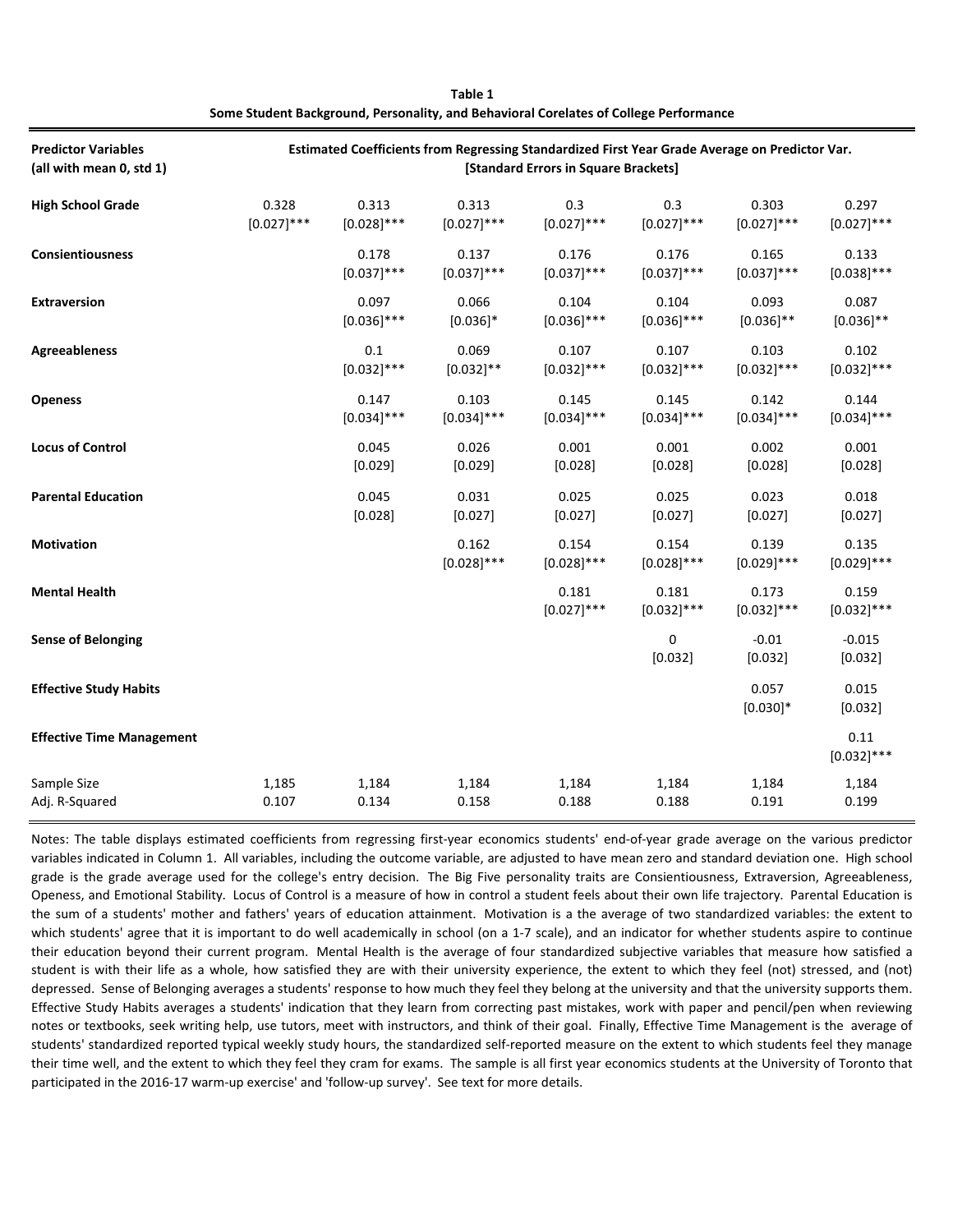|                                     | <b>All First-Year Economics Students</b> |                                                               |                                            | First-Years with HS Grades in Bottom Quartile (less than 80%) |                                                               |                                            |
|-------------------------------------|------------------------------------------|---------------------------------------------------------------|--------------------------------------------|---------------------------------------------------------------|---------------------------------------------------------------|--------------------------------------------|
| <b>Outcome</b>                      | <b>Control Mean</b><br>[std. dev]        | <b>Time-Management</b><br>Advice &<br><b>Virtual Coaching</b> | Study-Advice &<br>Face-to-Face<br>Coaching | <b>Control Mean</b><br>[std. dev]                             | <b>Time-Management</b><br>Advice &<br><b>Virtual Coaching</b> | Study-Advice &<br>Face-to-Face<br>Coaching |
|                                     |                                          | (mean diff. compared to control)                              |                                            |                                                               | (mean diff. compared to control)                              |                                            |
| <b>Fall-Term Grades</b>             | 68.8<br>[13.5]                           | $-0.287$<br>[0.307]                                           | $-0.431$<br>[1.551]                        | 62.3<br>$[13.1]$                                              | $-0.662$<br>[0.862]                                           | 1.107<br>[2.777]                           |
| <b>Total Credits Earned, Year 1</b> | 3.1<br>$[1.8]$                           | $-0.015$<br>[0.031]                                           | $-0.018$<br>[0.155]                        | 2.8<br>$[1.8]$                                                | $-0.072$<br>[0.097]                                           | 0.126<br>[0.316]                           |
| Year 1 Grade Average                | 67.6<br>[13.8]                           | $-0.459$<br>[0.310]                                           | 0.283<br>[1.535]                           | 60.9<br>$[14.0]$                                              | $-1.335$<br>[0.889]                                           | 2.441<br>[2.830]                           |
| <b>Year 2 Persistence</b>           | 0.804                                    | 0.007<br>[0.014]                                              | 0.049<br>[0.043]                           | 0.795                                                         | $-0.02$<br>[0.035]                                            | 0.17<br>$[0.081]$ **                       |

**Table 2 Differences in Academic Performance from Random Assignment to Online, Virtual, and Face-to-Face Coaching**

Notes: The table shows coefficient estimates from regressing the indicated outcome variable on an indicator for whether randomly assigned to receive an hour online exercise plus virtual coaching (that emphasizes the importance of study time management) or an on hour online exercise plus proactive face-to-face coaching (that focuses on academic success more generally). Fall-Term Grades are measured as a percent at the end of the fall term averaged over all courses completed in the first year of each experiment. Control means and standard deviations are also indicated. Two asterisks indicate statistical significance at the level. The sample size for all first-year economics students with fall-term grades is 15,970. The sample size for first-years with high school grades in the bottom quartile with fall term grades is 2,267. See text for more details.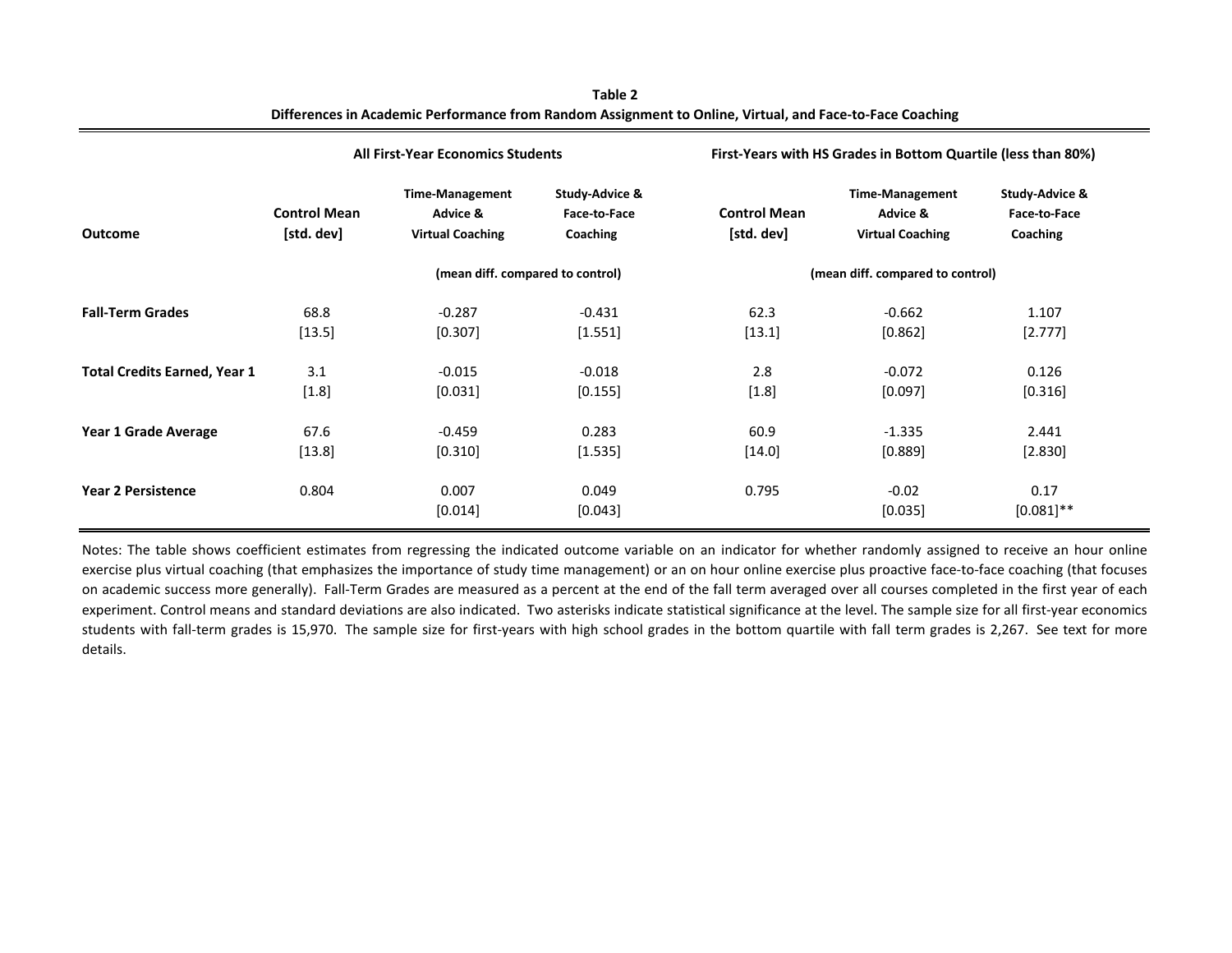#### **Table A1: End-of-Term Random Sample Responses from Low Achieving First-Year Students to the Question: "What have been the biggest challenges to your academic success so far?"**

| $\mathbf{1}$    | So far, the biggest challenge to my academic success is being able to manage my time wisely and getting the right amount of studying done each day to ensure that I have all the material covered<br>by midterm and final dates.                                                 |
|-----------------|----------------------------------------------------------------------------------------------------------------------------------------------------------------------------------------------------------------------------------------------------------------------------------|
| 2               | Studying efficiently for hours and maintaining extra curricular activities besides studying                                                                                                                                                                                      |
| 3               | My biggest challenges for academic success here in University of Toronto is to maintain my GPA while having my social life which sometime makes things harder for me.                                                                                                            |
|                 | 4   balance of school and life, being able to manage to fit in time to do everything.                                                                                                                                                                                            |
| 5               | The transition from highschool to University has been a hard thing to adjust to. There is something that constantly requires attention so there is a lot of multitasking. If you take attention away                                                                             |
|                 | from one thing then the mark there deteriorates rapidly. So that was has been hard to manage.                                                                                                                                                                                    |
| 6               | Still really lost about what's happening with all my classes. I don't know what I'm doing. The transition from high school is more difficult than imagined; I'm very lost                                                                                                        |
| $\overline{7}$  | I found it extremely difficult to get things done on time and to concentrate on tasks. I am extremely exhausted emotionally and mentally after ex last semester. I started to think that I might have                                                                            |
| 8               | ADHD, and I will go check in with a doctor in the near future.<br>lack of good study habits and discipline to be successful                                                                                                                                                      |
| 9               | to having a good study method, and manage times well of studying.                                                                                                                                                                                                                |
|                 | the biggest challenge has been that i'm on the edge of being on probation. However, I promised myself to do well this semester because i was lacking off in the first term. I was somehow lost and                                                                               |
| 10              | didn't know what to do and had just a little motivation. But now I've found my motivation, so I'm going to keep motivating myself and improving myself.                                                                                                                          |
| 11 <sup>1</sup> | Staying consists with my grades. Usually towards the end of the semester when all the tests and assignments gets crammed together and it really wears me down mentally.                                                                                                          |
|                 | 12 Lacking knowledge of how or what to study in order to be prepared.                                                                                                                                                                                                            |
| 13              | One of the biggest challenges so far that has been having an affect on my academic success has been my part time job. As I am a mature student attending university the luxury of focusing on just                                                                               |
|                 | school has been abolished and life altogether piles on thereafter.                                                                                                                                                                                                               |
|                 | 14 Learning alone is not helping a lot. I hope all my assistant teachers are very nice and helpful.                                                                                                                                                                              |
|                 | 15 wasting too much time on internet, afraid to talk to others even go to class.                                                                                                                                                                                                 |
|                 | 16 Managing my time, and being able to give each course priority.                                                                                                                                                                                                                |
|                 | 17 Finding motivation to actually sit down and study, in high school I got As without having to do any work or study.                                                                                                                                                            |
|                 | 18   My biggest challenge has been to manage my time wisely as I have not been able to show my full potential.<br>Following through with weekly lecture topics, and making sure to understand the topics by the week rather than cram at the end of the term for the tests.      |
| 19              |                                                                                                                                                                                                                                                                                  |
| 20 <sub>1</sub> | job and time management are main things plus me being lazy cuz of this.                                                                                                                                                                                                          |
| 21              | Staying focused. i find it very hard to concentrate especially when i kn ow i have multiple assignments due all of which are worth such a large percentage of each grade. nd up more comsumbed by                                                                                |
|                 | anxiety that im unable to do any of them to my fullest potential<br>22 Stress from personal and family life. Not studying early enough. In the beginning I did not take the opportunity to meet with TAs and instructors frequently.                                             |
|                 |                                                                                                                                                                                                                                                                                  |
|                 | 23 My biggest challenge in my academic success would have to be managing my time for studying and focusing.                                                                                                                                                                      |
|                 | 24 Studying for exams and organising my many assignments. Also I have had challenges maintaining certain averages.                                                                                                                                                               |
|                 | 25 Trying to adapt to [college] and its way of obtaining success<br>I have been procrastinating on the courses that I find hard while I am doing well in the courses I am confident in. I understand that if I use my cellphone less then I will procrastinate less, and I don't |
| 26              | want my cellphone to be more important than my success.                                                                                                                                                                                                                          |
|                 | 27 I think my biggest challenge for all is trying to understand what is prof's word                                                                                                                                                                                              |
|                 | 28 Time management is probably the most difficult thing in the college.                                                                                                                                                                                                          |
| 29              | managing workload for all my courses in an organized way. Keeping on top of various assignments.                                                                                                                                                                                 |
|                 | 30 Learning the proper ways to study; reaching out to others; getting help from professors                                                                                                                                                                                       |
| 31              | - grades - academic problems with my full-time status -                                                                                                                                                                                                                          |
|                 | 32 I think it is reading issue, I don't have enough ability to totally understand the book.                                                                                                                                                                                      |
| 33              | a right way to study each subject due to the difference between different courses. when using a right way to study, the study result could be more time efficient and perform better.                                                                                            |
| 34              | My biggest challenges have been the transition and being able to keep up with the workload. I found the courses I am taking to be very difficult and I am finding it challenging to stay on top of                                                                               |
|                 | everything.                                                                                                                                                                                                                                                                      |
|                 | 35 Time management seems to be the biggest challenge so far                                                                                                                                                                                                                      |
|                 | 36 Trying to stay up to date with all the different assignments and tests in all of my courses                                                                                                                                                                                   |
|                 | 37 Transitioning from high school to university first year and adjusting to the new workload and types of classes.<br>38 The amount of work required for each class can at times be overwhelming.                                                                                |
|                 | 39 Management course was extremely boring and hard to connect the materials taught in class to the tests.                                                                                                                                                                        |
|                 | 40 My biggest challenges have been managing time and keeping up with due dates. Being more organized.                                                                                                                                                                            |
|                 | 41 English and understanding. specially in the class, because English in more difficult than I think.                                                                                                                                                                            |
|                 | 42 It is hard to understand the questions and lectures of the professors                                                                                                                                                                                                         |
|                 | 43 My biggest challenges to my academic success is to get into what program I want because my gpa is quite low for apply to the program.                                                                                                                                         |
| 44              | Trying to catchup with topics, I did not cover in high school, and at the same time, learning new chapters that cannot be understood without the background knowledge.                                                                                                           |
|                 | 45 Staying on top of the material and understand what is being taught during lectures.                                                                                                                                                                                           |
|                 | 46 depression                                                                                                                                                                                                                                                                    |
|                 | 47 Understanding, paying attention and trying to comprehend what the professor is saying.                                                                                                                                                                                        |
|                 | 48 from my last year of high-school, and seem to have lost most of my motivation that brought me through the first three years of high-school.                                                                                                                                   |
| 49              | im just fucked right now i gotta get my shit together                                                                                                                                                                                                                            |

50 I have very little motivation to study. I am actively a social person and often times put other activities before my studies.

**Notes: Sample is non-international first year economics students at the University of Toronto in 2016 who received less than sixty percent during their fall term and participated in a warm-up and follow-up survey (both with a grade requirement). See text for more details.**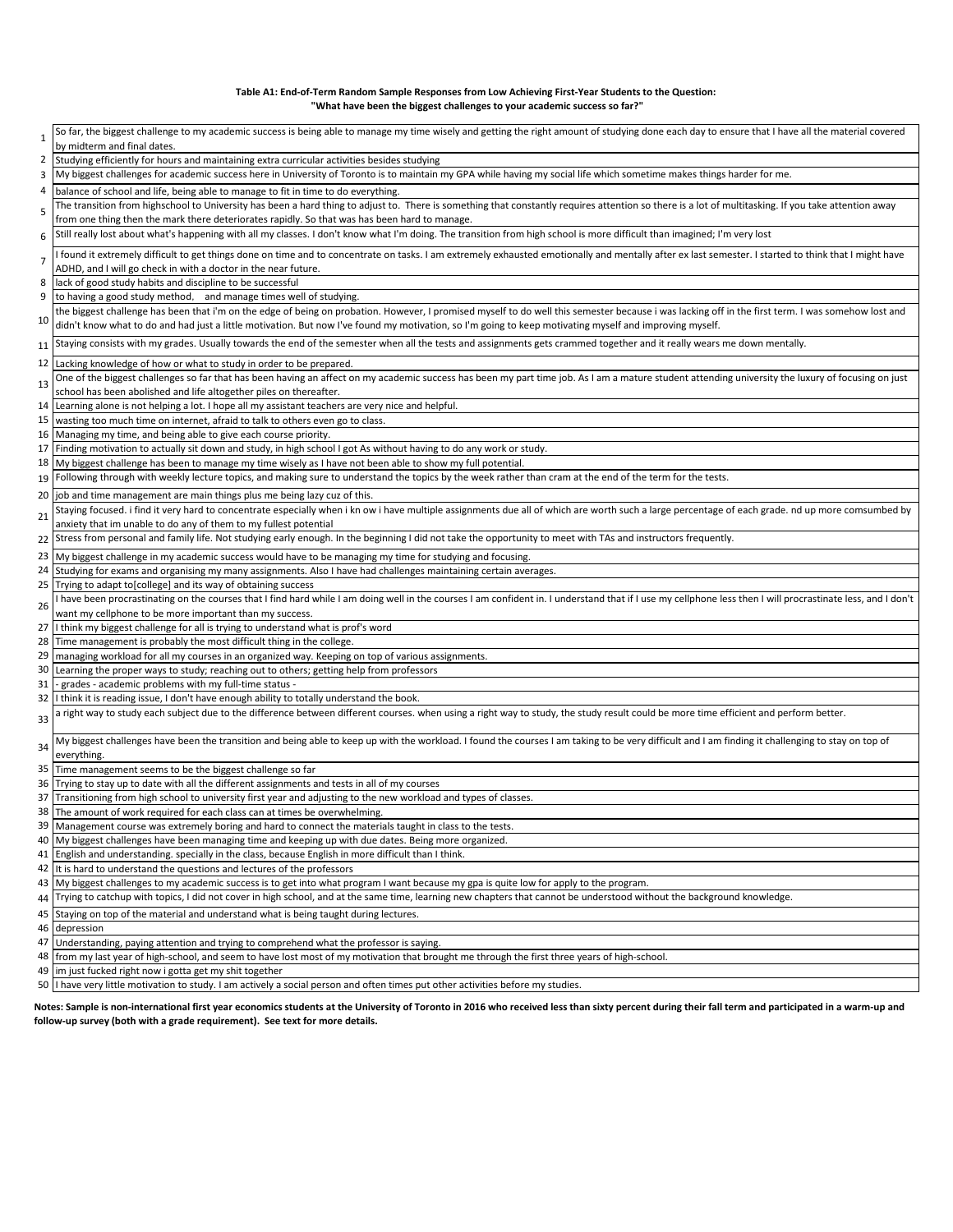# **Table A2: End-of-Term Random Sample Responses from Low Achieving First-Year Students to the Question: "What Could [the College] be Doing More to Help"**

| $\mathbf{1}$ | think the college is doing fine and I don't think there is much more it can do                                                                                                                                                                                                                                                                                                                                                                                                                                                                                                        |
|--------------|---------------------------------------------------------------------------------------------------------------------------------------------------------------------------------------------------------------------------------------------------------------------------------------------------------------------------------------------------------------------------------------------------------------------------------------------------------------------------------------------------------------------------------------------------------------------------------------|
| 2            | Provide programs that are more centralized rather than just for the sake of getting a pre-requisite.                                                                                                                                                                                                                                                                                                                                                                                                                                                                                  |
| 3            | Nothing really, they provide all the services a student needs like counselling, guidance, academic advisor, academic success centre.                                                                                                                                                                                                                                                                                                                                                                                                                                                  |
| 4            | Make help more 1 on 1                                                                                                                                                                                                                                                                                                                                                                                                                                                                                                                                                                 |
| 5            | the college is already doing everything to help, i just need to use the resources.                                                                                                                                                                                                                                                                                                                                                                                                                                                                                                    |
| 6            | Actually being supportive instead of telling you that you can't do it.                                                                                                                                                                                                                                                                                                                                                                                                                                                                                                                |
| 7            | They can organize workshop that talks about how student can reduce stress and choosing the right path if they make any mistakes.                                                                                                                                                                                                                                                                                                                                                                                                                                                      |
| 8            | could possibly talk to an intsructor or past graduate for advices                                                                                                                                                                                                                                                                                                                                                                                                                                                                                                                     |
| 9            | decrease the feemore activities to help international student to join the local community                                                                                                                                                                                                                                                                                                                                                                                                                                                                                             |
| 10           | Holding more study sesssions and being more friendly to the students                                                                                                                                                                                                                                                                                                                                                                                                                                                                                                                  |
| 11           | there is nothing that uoft could be doing to help with this situation because i just need to learn to manage my time more wisely.                                                                                                                                                                                                                                                                                                                                                                                                                                                     |
| 12           | to provide more information of what will be on tests and more similar questions to what will be on the exam and only two hard<br>questions.                                                                                                                                                                                                                                                                                                                                                                                                                                           |
| 13           | Being as honest as an institution can of this size, letting the students feel like self-doubt is natural, and perfection is a worthy aim, but<br>not to kill yourself over attempting to be perfect. The pressure to perform is quite staggering, and I feel it limits genuine critical<br>attitudes because we're too afraid to be authentic. I would like to see mental health support be less constrained, it's like they're trying<br>to kick you out before you sit down, so I'm not going back. I also think it's ridiculous that there's no support for recreational drug use. |
|              | 14 Provide services to help students out like more 1 on 1 tutoring.                                                                                                                                                                                                                                                                                                                                                                                                                                                                                                                   |
| 15           | Coordinate the timing of assignments and test so that they are better interspersed especially towards the end of the semester.                                                                                                                                                                                                                                                                                                                                                                                                                                                        |
| 16           | I'm not really sure what UofT could do, I think it's more personal and specific to me.                                                                                                                                                                                                                                                                                                                                                                                                                                                                                                |
| 17           | Offering more resources to catch up for specific subjects since many high schools do not offer the same resources that many courses<br>in many disciplines assume one may know.                                                                                                                                                                                                                                                                                                                                                                                                       |
| 18           | I am not too sure. I know there are plenty of resources available, though.                                                                                                                                                                                                                                                                                                                                                                                                                                                                                                            |
| 19           | It is more about self motivation, I don't think the college could be doing more to help.                                                                                                                                                                                                                                                                                                                                                                                                                                                                                              |
| 20           | the college could make more workshops on time management and effective ways to study for different learners.                                                                                                                                                                                                                                                                                                                                                                                                                                                                          |
|              | Have more time options for every class and give allow every professor to give students about 10 minutes after class to discuss and ask                                                                                                                                                                                                                                                                                                                                                                                                                                                |
| 21           | questions. Professors usually run off right when class ends and then most students have to attend their next classes.                                                                                                                                                                                                                                                                                                                                                                                                                                                                 |
|              | 22 the college doesn't have to do much more to help. Its really up to me.                                                                                                                                                                                                                                                                                                                                                                                                                                                                                                             |
| 23           | Residence is too expensive, and [financial aid] doesn't support me in moving out, my mom is very anti social, and picks a fight that<br>last all night almost every night, I'm sleeping 3 to 5 hours a day, I though about moving out, but I can't afford it.                                                                                                                                                                                                                                                                                                                         |
| 24           | Increase Prof's office hour to more than one hour a week                                                                                                                                                                                                                                                                                                                                                                                                                                                                                                                              |
| 25           | Nothing really, they provide all the services a student needs like counselling, guidance, academic advisor, academic success centre.                                                                                                                                                                                                                                                                                                                                                                                                                                                  |
|              |                                                                                                                                                                                                                                                                                                                                                                                                                                                                                                                                                                                       |

**Notes: Sample is non-international first year economics students at the University of Toronto in 2016 who received less than sixty percent during their fall term and participated in a warm-up and follow-up survey (both with a grade requirement). See text for more details.**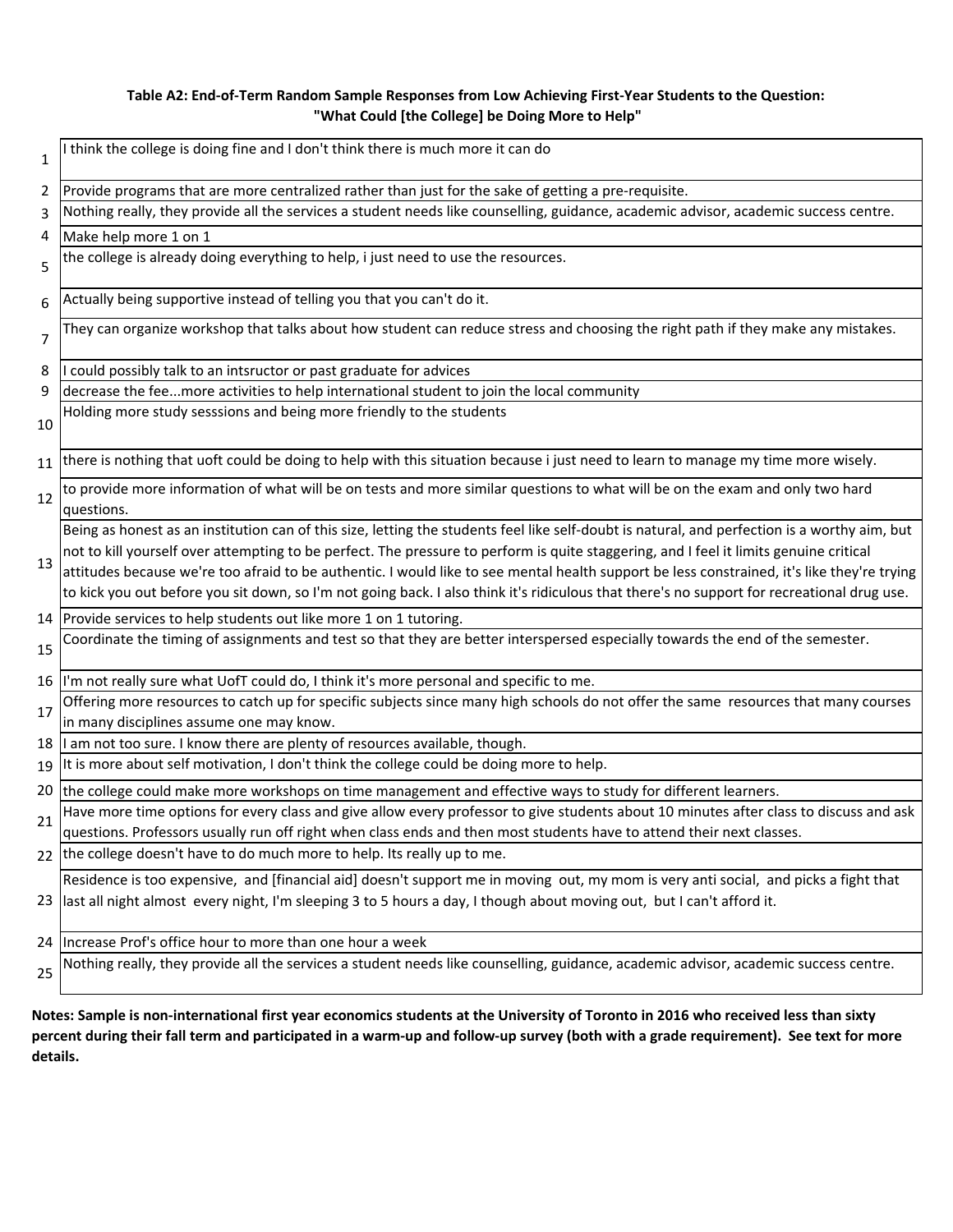# **Table A3: End-of-Term Random Sample Responses from Low-Achieving First-Year Students to the Question: "What Are You Thinking of Trying Differently to Help (Yourself)"**

| 1              | Trying to manage my time more efficiently.                                                                                              |
|----------------|-----------------------------------------------------------------------------------------------------------------------------------------|
| 2              | am making sure that I stay organized throughout the whole semester and making sure that I manage my time well.                          |
| 3              | focus me on study and trying to understand what i am looking towards to                                                                 |
| 4              | am thinking of asking to do less hours at work, so I can spend more time doing school work.                                             |
| 5              | am thinking of studying more often on a daily basis and studying more in advance for my tests and assignments                           |
|                |                                                                                                                                         |
|                | Add an activity (work, volunteer, sport) to feel more organized. Having a busy schedule makes me realize the importance of time         |
| 6              | management. Extra curricular activity also, helps in distracting from daily school stress.                                              |
|                | Trying to study and understand the concepts more                                                                                        |
| $\overline{7}$ |                                                                                                                                         |
| 8              | being more motivated and seeking help right away, instead of waiting and deciding to catch up later                                     |
| $\mathsf{q}$   | Managing my time a little better, and reviewing lecture notes the day of so that I'm not cramming right before an exam.                 |
|                |                                                                                                                                         |
| 10             | Make myself a schedule, and try my best to follow the schedule.                                                                         |
|                |                                                                                                                                         |
| 11             | I'm trying to figure out a way to make learning fun for myself again.                                                                   |
|                | I can advise students to help them as well as participate in certain groups and competitions to Improve my network as well as bring in  |
| 12             | more practical work.                                                                                                                    |
|                |                                                                                                                                         |
| 13             | Going to academic advising and staying at home/library studying everyday                                                                |
|                |                                                                                                                                         |
| 14             | I've bought an alarm clock to prevent oversleeping and will keep track of events and tests through a calendar and a stronger time       |
|                | management system.                                                                                                                      |
| 15             | to work harder and focus more on school rather than work.                                                                               |
| 16             | to cut time from work and spend more time studying                                                                                      |
| 17             | try to understand certain basic principles, and spent more time to have an effective study plan                                         |
| 18             | I will be studying much more often than I did last semester and I will be hiring a tutor to help me further my understanding of some of |
|                | the curriculum.                                                                                                                         |
|                | sometimes i would concern if i am asking a 'dumb question', then i would rather deal with it on my own, other than that i would         |
| 19             | usually ask a friend or try research online.                                                                                            |
|                | 20 li have no ideas.                                                                                                                    |
| 21             | The way I take and review notes and no matter what I have I will sleep at 12 and wake up 7AM to do them the next day NOT STAYING        |
|                | UP UNTIL 4AM ANYMORE.                                                                                                                   |
|                | 22 Make notes                                                                                                                           |
|                | 23 Trying to meet tutor more as possible.                                                                                               |
| 24             | I am planning to study more                                                                                                             |
|                | 25 I should work more efficient.                                                                                                        |
|                |                                                                                                                                         |

**Notes: Sample is non-international first year economics students at the University of Toronto in 2016 who received less than sixty percent during their fall term and participated in a warm-up and follow-up survey (both with a grade requirement). See text for more details.**